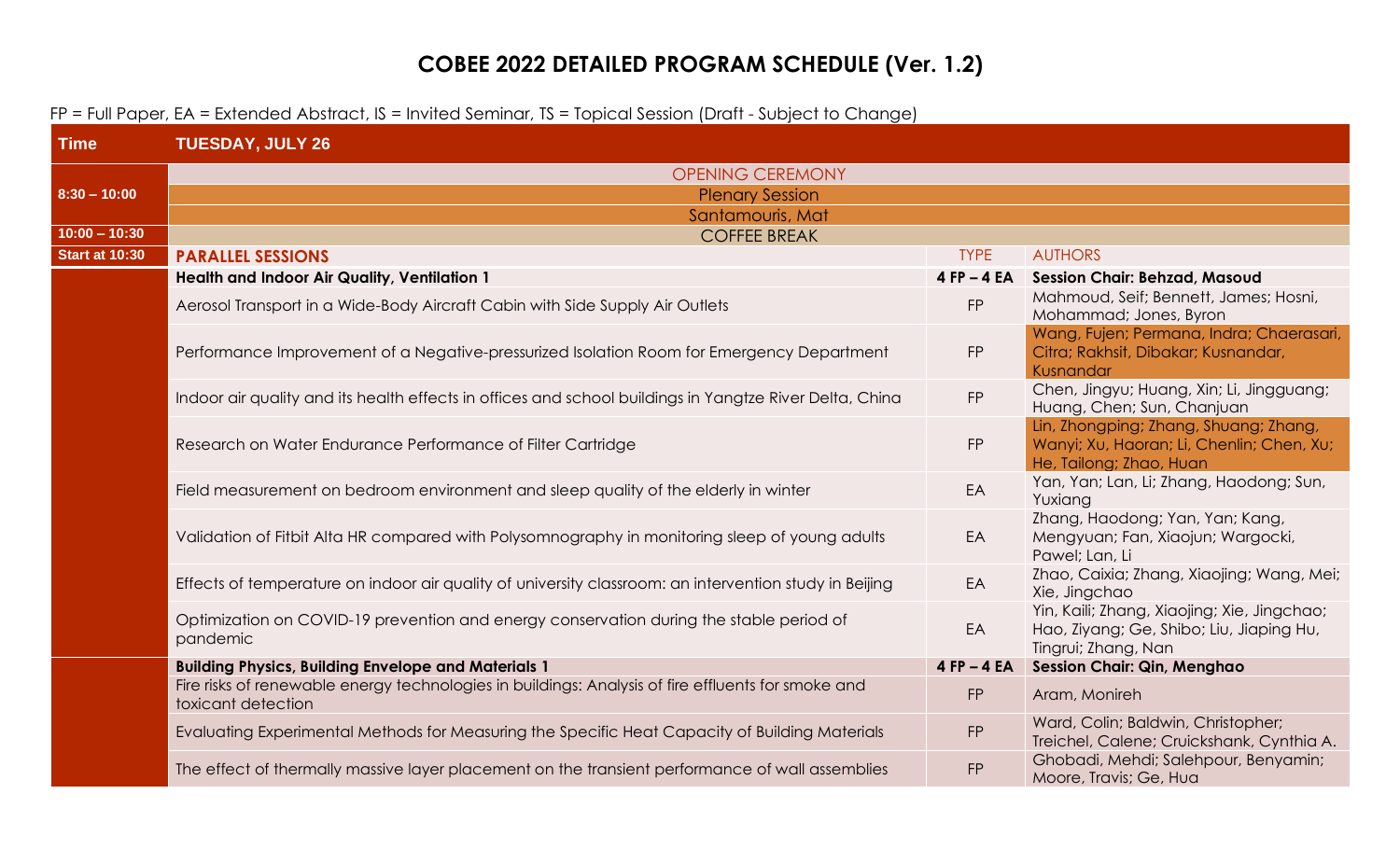| Impact of saturation water content and liquid diffusivity of wood-based materials on hygrothermal<br>response of wood-frame wall components subjected to water penetration | <b>FP</b>      | Wang, Lin; Ge, Hua; Lacasse, Michael;<br>Wang, Jieying; Holcroft, Neal                                                   |
|----------------------------------------------------------------------------------------------------------------------------------------------------------------------------|----------------|--------------------------------------------------------------------------------------------------------------------------|
| Hygrothermal criteria for design of cross-laminated timber external walls                                                                                                  | EA             | Kukk, Villu; Kers, Jaan; Kalamees, Targo;<br>Lin, Wang; Ge, Hua                                                          |
| Thermal stability of phase change material (PCM): Evaluation of indoor thermal stability and building<br>energy for apartment building                                     | EA             | Yun, Beom Yeol; Choi, Ji Yong; Yuk,<br>Hyeonseong; Jo, Ho Hyeon; Wi,<br>Seunghwan; Kim, Sumin                            |
| Evaluation of thermal properties and building energy consumption of artificial stone finishing<br>materials containing biochar and PCM                                     | EA             | Kim, Young Uk; Yun, Beom Yeol; Choi, Ji<br>Yong; Yuk, Hyeonseong; Wi, Seunghwan;<br>Kim, Sumin                           |
| Thermal performance analysis of phase change material/biochar composite for CLT application                                                                                | EA             | Chang, Seong Jin; Park, Jinyoung; Yeo,<br>Su-Hwan; Park, Haedeun                                                         |
| <b>Building Renewables, Solar Buildings &amp; Smart Grid 1</b>                                                                                                             | $4$ FP $-3$ EA | <b>Session Chair: Horvat, Miljana</b>                                                                                    |
| Greenhouse Gas Analysis of Solar Adsorption and Typical Residential HVAC Systems for Major Cities<br>Across Canada                                                         | <b>FP</b>      | McNally, Jordan; Baldwin, Chris;<br>Cruickshank, Cynthia                                                                 |
| Thermal assessment of the Varennes Library building-integrated photovoltaic rooftop system                                                                                 | <b>FP</b>      | Roy, Benjamin; Delisle, Véronique;<br>Gagné, Alexandre                                                                   |
| Application of novel methods to compare the flexibility of residential space heating systems                                                                               | <b>FP</b>      | Gaucher-Loksts, Erin; Delisle, Véronique;<br>Roy, Benjamin; Tamasauskas, Justin; Kim,<br>JinHee; Yu, Jisuk; Kim, Jun-Tae |
| Assessment of plant-based oils as low carbon phase change materials for building applications                                                                              | <b>FP</b>      | Nichol, Alia R; Treichel, Calene;<br>Cruickshank, Cynthia A; Baldwin,<br>Christopher                                     |
| Preliminary Design of Greenhouse Coverage Systems with Dynamic Solar Heat Gain Features for<br><b>Operational Energy Savings</b>                                           | EA             | Zhang, Enhe; Wang, Julian; Wang, Nan                                                                                     |
| Research on the calculation of summer sol-air temperature in low latitude island of China                                                                                  | EA             | Yin, Kaili; Zhang, Xiaojing; Xie, Jingchao;<br>Hao, Ziyang; Ge, Shibo; Liu, Jiaping                                      |
| Energy Performance of Solar Thermal Collectors Coupled with Building Energy Systems Under<br><b>Climate Change for Cold Climate</b>                                        | EA             | Sokhansefat, Tahmineh; Bonyadi, Nima;<br>Lee, Bruno                                                                      |
| <b>Advanced Modeling and Building Simulations, CFD 1</b>                                                                                                                   | 6 FP           | Session Chair: Tominaga, Yoshihide                                                                                       |
| A High-efficiency and Low-cost Ground Source Heat Pump System Design for Cold-climate<br>Application                                                                       | <b>FP</b>      | Hu, Xiaoou; Yu, Yao; Miao, Rui; Megri,<br>Ahmed                                                                          |
| Investigation of the Thermal Cooling Load of a Multifamily Residential Building By Different Algorithms<br>of Heat Transfer                                                | <b>FP</b>      | Silva, Wesley Cecilio; Duarte, Matheus de<br>Andrade; Oliveira, Raquel Diniz; Lima,<br>Frederico Romagnoli Silveira      |
| Evaluating Design Options for Healthy Lighting in Apartment Housing Units Considering LEED, WELL,<br>and Toronto Green Standard                                            | <b>FP</b>      | Peters, Terri; Nareshkumar, Abi                                                                                          |
| Numerical Assessment of Cockpit Thermal Environment and Air Quality using Computational Fluid<br><b>Dynamics</b>                                                           | <b>FP</b>      | Li, Xueren; Yan, Yihuan; Fang, Xiang; Tu,<br>Jiyuan                                                                      |
|                                                                                                                                                                            |                |                                                                                                                          |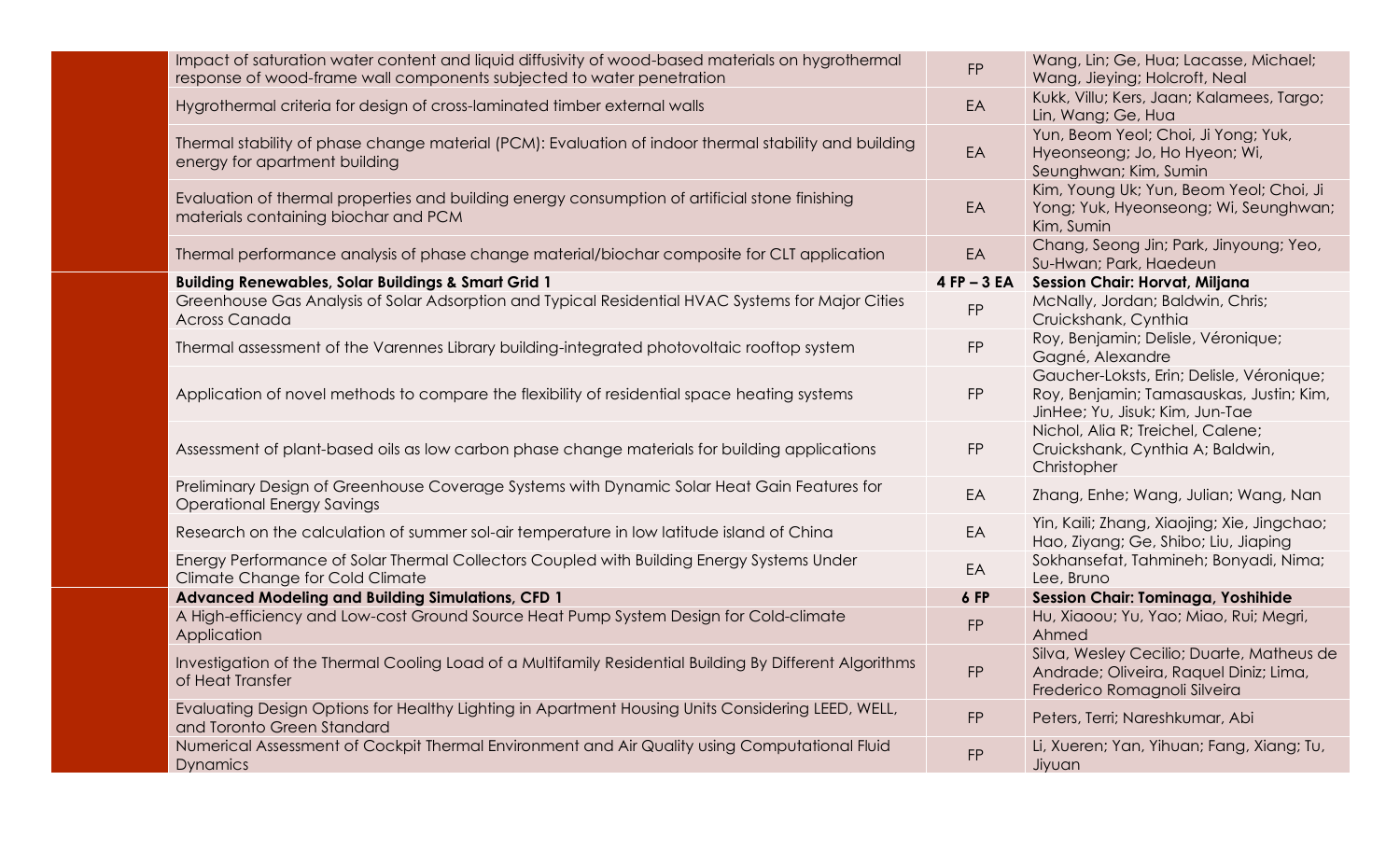|                       | Evaluating the thermal performance of a hydronic radiant wall/panel by using tap water as the<br>cooling medium                               | <b>FP</b>       | Rezvanpour, Mohammad; Zamani,<br>Vahid; Cruz-Noguez, Carlos; Chen,<br>Yuxiang |
|-----------------------|-----------------------------------------------------------------------------------------------------------------------------------------------|-----------------|-------------------------------------------------------------------------------|
|                       | Research on the Dynamic Simulation Method of Air-layer Integrated Ceiling Radiant Cooling Panel                                               | <b>FP</b>       | Zhang, Nan; Huang, Gongsheng                                                  |
|                       | <b>Urban Microclimate and Energy 1</b>                                                                                                        | $4$ FP $-$ 4 EA | <b>Session Chair: Carmeliet, Jan</b>                                          |
|                       | A Universal Method for Meeting a Wide-Scale Heat Demand via District Heating Networks.                                                        | FP              | Strzalka, Aneta; Böhnisch, Helmut                                             |
|                       | Developing and Calibrating a Cost-Effective Method to Determine the Window-to-Wall Ratio and<br>Air-Conditioning Status of Existing Buildings | FP              | Philip, Abraham; Pathak, Bhavya<br>Swapneel; Gandhi, Shaily; Rawal, Rajan     |
|                       | Weather Normalization of Building Cooling Energy Consumption using Specific Enthalpy                                                          | <b>FP</b>       | Tam, Claire; Liao, Zaiyi                                                      |
|                       | Performance Analysis and Operation Optimization of Energy Bus System for Residential Community<br>in the Downstream of Yangtze River          | <b>FP</b>       | Zhou, Yibing; Fan, Rui; Sun, Kexin; Bu, Ting;<br>Zheng, Bin                   |
|                       | Outdoor overheating evaluation in Montreal using a reference year method among future time<br>periods                                         | EA              | Zou, Jiwei; Gaur, Abhishek; Wang,<br>Liangzhu (Leon)                          |
|                       | Research on Maintaining and Managing Historic Residential dwellings based on Digital Twin<br>Technology                                       | EA              | Qian, Yuchong; LENG, Jiawei                                                   |
|                       | Testing an Outdoor Thermal Comfort Workflow for Evaluating Urban Infill Design Options                                                        | EA              | Peters, Terri; Weiss, Ariel                                                   |
|                       | A Method for Generating Typical Meteorological Year with Simplified Types of Meteorological<br>Parameters                                     | EA              | Gai, Shibo; Zhang, Xiaojing; Xie,<br>Jingchao; Yin, Kaili                     |
|                       | IS: Big data analytics to inform building operations, resilience, policy and human mobility                                                   |                 | <b>Session Chair: Hong, Tianzhen</b>                                          |
|                       | Extract Typical air-conditioning behavior pattern based on large-scale online VRF system operating<br>data                                    | IS              | Yan, Da                                                                       |
|                       | Understand Human Mobility in New York City through Big Data Analysis                                                                          | IS.             | Dong, Bing                                                                    |
|                       | Applications of big data on residential properties to provide decision-support for building energy<br>policies                                | IS              | Qiu, Lucy                                                                     |
|                       | Ecobee smart thermostat dataset to inform safe rotating power outage                                                                          | IS.             | Hong, Tianzhen                                                                |
| <b>End at 12:00</b>   | <b>Workshop on Scientific and Technical Publishing</b>                                                                                        |                 | <b>Session Chair: Stathopoulos, Ted</b>                                       |
|                       |                                                                                                                                               |                 |                                                                               |
| $12:00 - 13:00$       | <b>LUNCH</b>                                                                                                                                  |                 |                                                                               |
| <b>Start at 13:00</b> | <b>PARALLEL SESSIONS</b>                                                                                                                      | <b>TYPE</b>     | <b>AUTHORS</b>                                                                |
|                       | Health and Indoor Air Quality, Ventilation 2                                                                                                  | $4$ FP $-$ 4 EA | Session Chair: Larsson, P. Lennart                                            |
|                       | A deep learning based zero-equation turbulence model for indoor airflow simulation                                                            | <b>FP</b>       | Calzolari, Giovanni; Liu, Wei                                                 |
|                       | Exploring CO <sub>2</sub> sensor grid configurations and the implications for demand-controlled ventilation                                   | <b>FP</b>       | Hobson, Brodie W.; Gunay, H. Burak;<br>Shillinglaw, Scott                     |
|                       | Effects of Perforation Pattern on the COVID-19 Exposure Time at Office Rooms Using Perforated Duct<br><b>Diffusers</b>                        | <b>FP</b>       | Raphe, Peyman; Fellouah, Hachimi;<br>Poncet, Sébastien; Ameur, Mohamed        |
|                       |                                                                                                                                               |                 |                                                                               |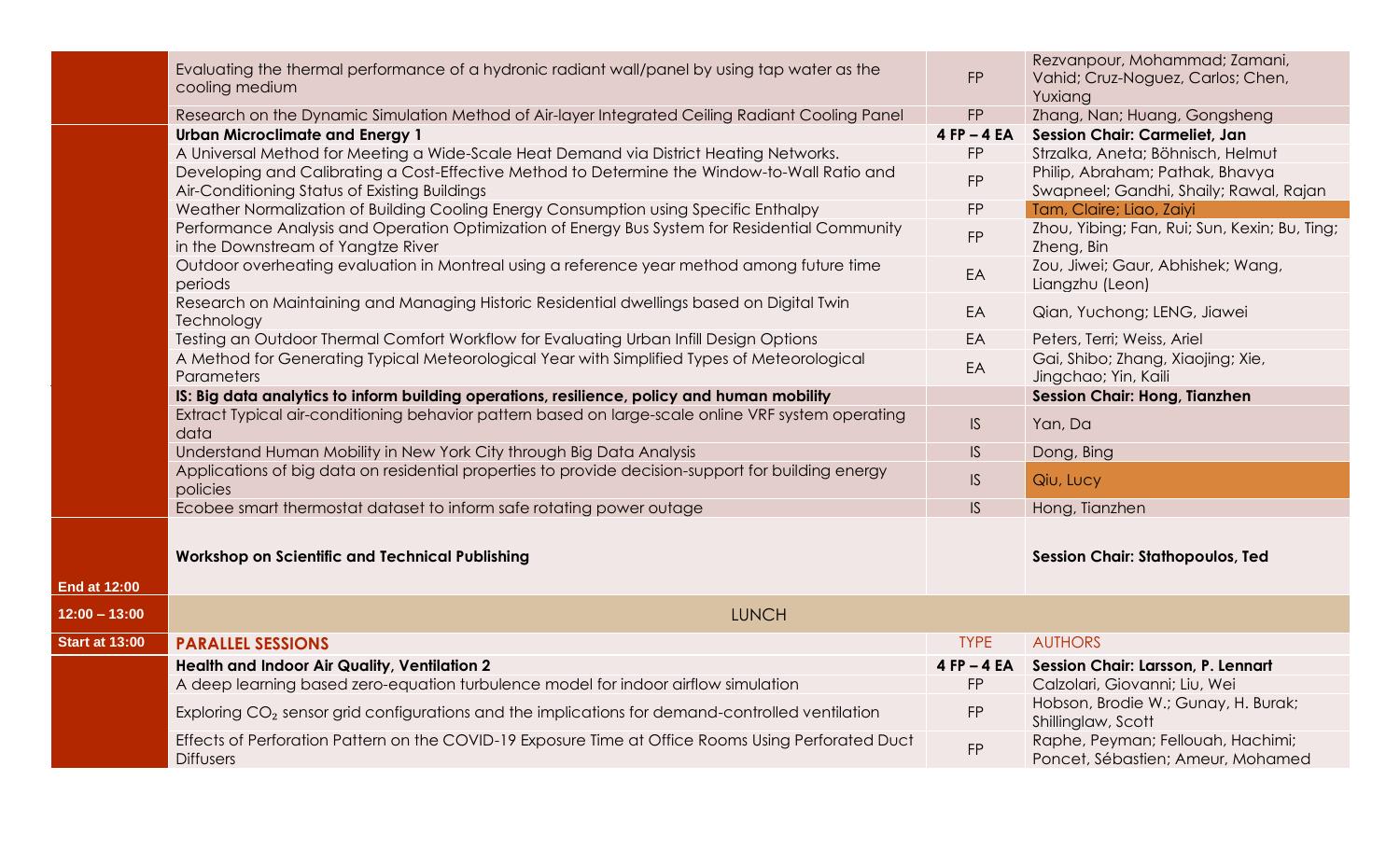| A predictive control strategy to maximize energy savings while maintaining indoor air quality in<br>commercial buildings                                                 | <b>FP</b>       | Wang, Xuezheng; Dong, Bing; Zhang,<br>Jianshun                                                      |
|--------------------------------------------------------------------------------------------------------------------------------------------------------------------------|-----------------|-----------------------------------------------------------------------------------------------------|
| Optimization of a Powerful Double-Intake and Rotor Squirrel Cage Fan                                                                                                     | EA              | Benchikh Le Hocine, Alla Eddine; Poncet,<br>Sébastien; Fellouah, Hachimi                            |
| Experimental study of particle filtration efficiency of a non-woven activated carbon fabric to<br>improve indoor air quality                                             | EA              | Bouhanguel, Ala; Joubert, Aurélie;<br>Subrenat, Albert; Andres, Yves                                |
| Assessment of non-uniform flow influence on an air handling unit filters efficiency and life cycle                                                                       | EA              | Bouhanguel, Ala; Pavard, Gaetan;<br>Joubert, Aurélie; Lecann, Pierre;                               |
| Numerical investigation of air indoor quality using two ventilations systems in fitting room                                                                             | EA              | Abdul Hameed Khan, Mohammed;<br>Bennia, Abderazak; Lateb, Mohamed;<br>Fellouah, Hachimi             |
| <b>Building Physics, Building Envelope and Materials 2</b>                                                                                                               | $4$ FP $-$ 4 EA | Session Chair: Zhou, Liang (Grace)                                                                  |
| Towards embedded controls for advanced double skin facades                                                                                                               | <b>FP</b>       | Gennaro, Giovanni; Favoino, Fabio;<br>De Michele, Giuseppe; Goia, Francesco;<br>Perino, Marco       |
| Numerically Modelling the Hygrothermal Response to Air Movements in Wall to wall Junctions                                                                               | <b>FP</b>       | Delgadillo Buenrostro, Leonardo;<br>Gosselin, Louis; Blanchet, Pierre                               |
| Optimizing prefabrication of plumbing systems for residential buildings from remote high north<br>communities by considering all three facets of sustainable development | <b>FP</b>       | Suárez, Jose Luis; Gosselin, Louis; Lehoux,<br>Nadia                                                |
| Image Processing for Future Machine Learning Algorithm Applications on Infrared Thermography of<br><b>Building Envelope Systems</b>                                      | <b>FP</b>       | Gertsvolf, David; Horvat, Miljana;<br>Khademi, April; Aslam, Danesh; Berardi,<br>Umberto            |
| The influence of plug-holing phenomenon on the effect of lateral mechanical smoke exhaust in<br>tunnel fire                                                              | EA              | Ji, Jie; Zhong, Wei; Wang, Zhiyong; Zhou,<br>Yang; Zhou, Fan                                        |
| In-situ Thermal Behavior of Curtain Wall Systems in the Canadian Climate                                                                                                 | EA              | Corriveau-Peev, Paméla; Rouleau, Jean;<br>Gosselin, Louis                                           |
| Practical Correlation for Vacuum Insulation Panel Edge Loss and Panel R-value                                                                                            | EA              | Saber, Hamed; Yarbrough, David                                                                      |
| Effect of Different Window Types on Energy Rating Based on the Survey Data in China                                                                                      | EA              | Xu, Xin; Xie, Jingchao; Hang, Zhou; Liu,<br>Jiaping                                                 |
| <b>Building Renewables, Solar Buildings &amp; Smart Grid 2</b>                                                                                                           | 6 FP            | <b>Session Chair: Zuo, Wangda</b>                                                                   |
| Climate Zone-Based Energy Retrofits - Residential Buildings in Canada                                                                                                    | <b>FP</b>       | McLeod, Rachel Maeve; Moradi,<br>Mohsen; Aliabadi, Amir                                             |
| Preliminary Analysis of the Electricity Consumption of Residential Units in Nunavik (Quebec, Canada)                                                                     | <b>FP</b>       | Dumas, David; Gosselin, Louis                                                                       |
| Application of Machine Learning for Cie Standard Sky Classification                                                                                                      | <b>FP</b>       | Aghimien, Emmanuel Imuetinyan; Li,<br>Danny Hin Wa; Tsang, Ernest Kin-Wai;<br>Agbajor, Favour David |
| Analysis of Thermal Response to Power Outages in Residential Sector Using a Multi-Zone Data-Driven<br>Archetype Energy Model                                             | FP              | Abtahi, Matin; Athienitis, Andreas;<br>Delcroix, Benoit                                             |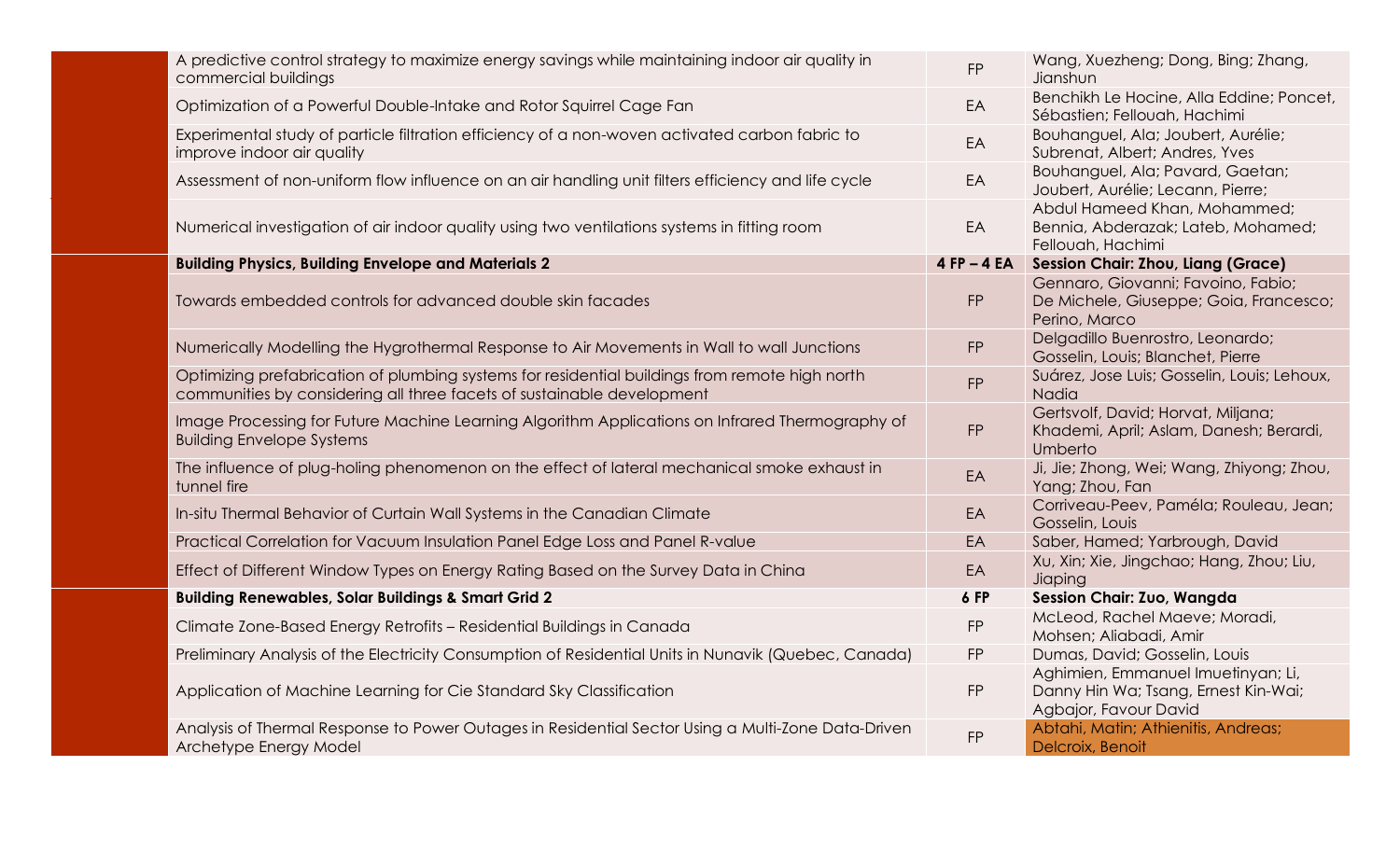| Modeling of a retrofitted photovoltaic/thermal-energy storage system to enhance building energy<br>flexibility                                                             | FP        | Pelletier-De Koninck, Jean-Christophe;<br>Athienitis, Andreas; Nouanegue, Hervé<br>Frank; Moreau, Alain                |
|----------------------------------------------------------------------------------------------------------------------------------------------------------------------------|-----------|------------------------------------------------------------------------------------------------------------------------|
| Building-integrated photovoltaic performance modelling: evaluation of the System Advisor Model<br>(SAM) based on experimental data from a grid-connected rainscreen system | <b>FP</b> | Jazouli, Soukaina; Eisenlohr, Johannes;<br>Wilson, Helen Rose; Kapsis, Costa                                           |
| <b>Advanced Modeling and Building Simulations, CFD 2</b>                                                                                                                   | 6 FP      | Session Chair: Poncet, Sébastien                                                                                       |
| Feasibility study of using artificial intelligence methods to reduce building energy demand and<br>improve thermal comfort in early stages of design                       | <b>FP</b> | Forouzandeh, Nima; Zomorodian, Zahra-<br>Sadat; Tahsildoost, Mohamad;<br>Shaghaghian, Zohreh                           |
| Development and testing of a data schema for exchanging information between urban building<br>energy models and urban microclimate models                                  | <b>FP</b> | Luo, Xuan; Mortezazadeh, Mohammad;<br>Luo, Na; Albettar, Maher; Zhang, Wanni;<br>Hong, Tianzhen; Wang, Liangzhu (Leon) |
| Assessment of fast fluid dynamics with different turbulence models for simulating airflow and<br>pollutant dispersion around buildings                                     | <b>FP</b> | Dai, Ting; Liu, Sumei; Liu, Junjie; Jiang,<br>Nan; Liu, Wei; Chen, Qingyan                                             |
| Influence of building configuration on outdoor thermal comfort in a hot and humid climate                                                                                  | <b>FP</b> | Chen, Lan; Mak, Cheuk Ming                                                                                             |
| Impact of specific urban parameters to boost sustainable smart cities - case study in Belo Horizonte<br>city                                                               | <b>FP</b> | Azevedo Jr., Isaias Carlos; Diniz Oliveira,<br>Raquel; Spitale Jacques Poggiali, Flavia;<br>Matschulat Ely, Daniela    |
| Experiments with a Street Canyon Wind Tunnel Model using PIV: Preliminary Results and Future<br><b>Directions</b>                                                          | <b>FP</b> | Cottingham, Kristofer; Bowden, Robert;<br>Yang, Sun-Kyu                                                                |
|                                                                                                                                                                            |           |                                                                                                                        |
| <b>Urban Microclimate and Energy 2</b>                                                                                                                                     | 6 FP      | <b>Session Chair: Fedel, Michele</b>                                                                                   |
| Correlation between Outdoor Air Temperature and Urban Morphology: A study in a University<br>Campus in Tianjin, China                                                      | <b>FP</b> | Liu, Kuixing; Guo, Chaoran; Bai, Yanyao;<br>Lai, Dayi                                                                  |
| Assessing the potential of energy savings in residential buildings by city-scale cool materials<br>application                                                             | <b>FP</b> | Zinzi, Michele; Falasca, Serena; Ding, Lan;<br>Augello, Andrea; Santamouris, Mattheos                                  |
| Comparison of Outdoor Thermal Environment Optimization Strategies in Different Residential Districts<br>of Xi'an, China in Summer                                          | <b>FP</b> | Zhang, Xuefeng; Wang, Yupeng; Zhou,<br><b>Dian</b>                                                                     |
| Effects of urban morphology and anthropogenic heat on Microclimates in Xi'an, China                                                                                        | <b>FP</b> | Chen, Yuan; Wang, Yupeng; Zhou, Dian                                                                                   |
| The Impacts from Vertical Climate Distribution on Energy Consumption of High-rise Urban blocks -<br>the Case from Xi'an, China                                             | <b>FP</b> | Ge, Juejun; Wang, Yupeng                                                                                               |
| Simulation of Electricity Demand in Non-Residential Buildings Based on CityGML Data Models                                                                                 | FP        | Köhler, Sally; Hötzel, Sarina; Schröter,<br><b>Bastian</b>                                                             |
| IS: Wind Engineering, Aerodynamics and Urban Physics                                                                                                                       |           | <b>Session Chair: Stathopoulos, Ted</b>                                                                                |
| Dispersion of air pollution in urban environment due to wind-structure interaction                                                                                         | <b>FP</b> | Kwok, Kenny                                                                                                            |
| Characterization of wind in seaports and waterways through field measurements and CFD<br>simulations                                                                       | IS        | Ricci, Alessio                                                                                                         |
| How climate changes require to design buildings differently<br>An experimental and numerical study of football stadium ventilation to reduce aerosol                       | IS.       | Berardi, Umberto                                                                                                       |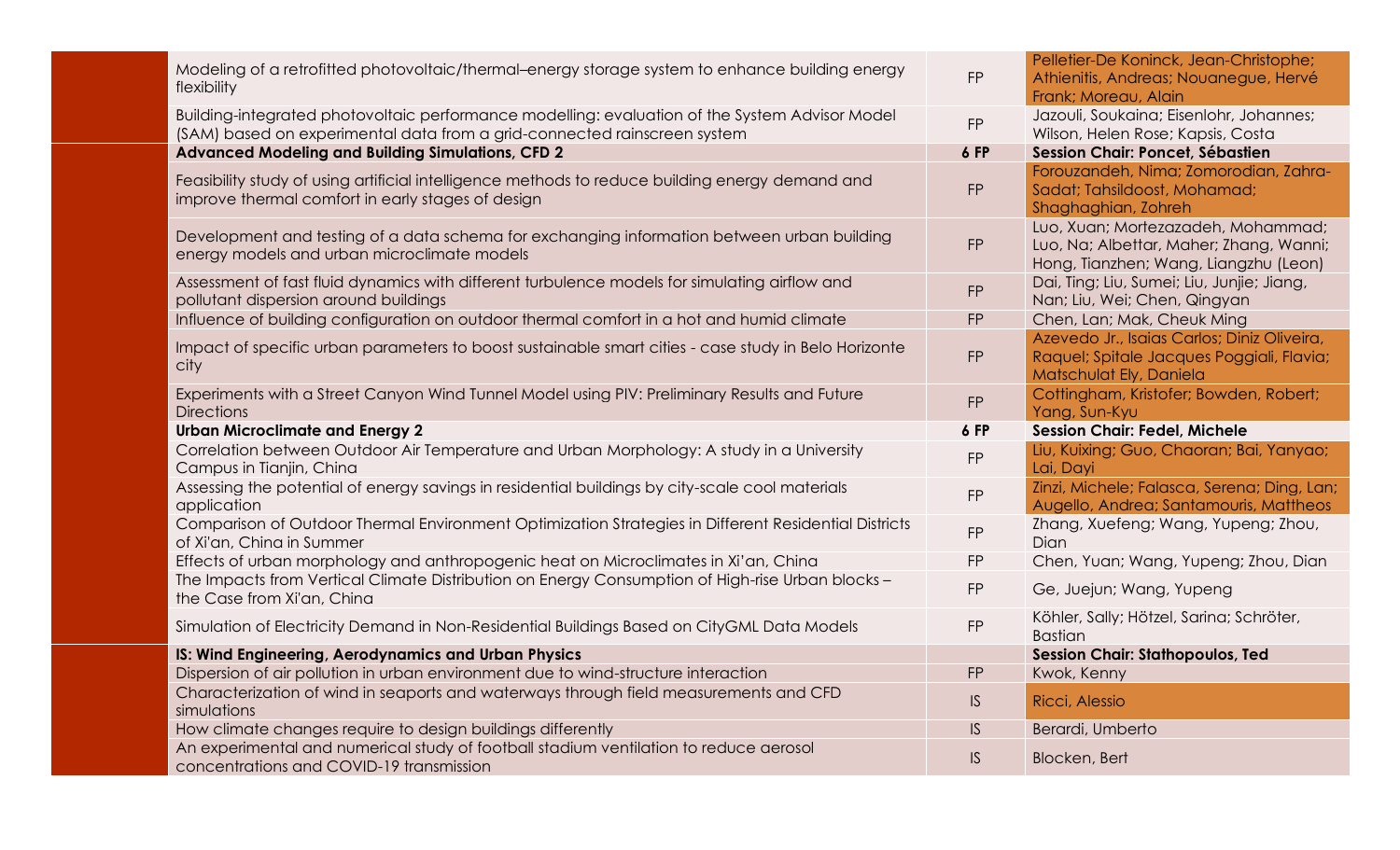|                       | CFD analysis of airborne sea salt adhesion related to corrosion damage in a large sports stadium<br>(EA- Wind Engineering, Aerodynamics and Urban Physics)                       | EA          | Tominaga, Yoshihide                                                                                                                                            |
|-----------------------|----------------------------------------------------------------------------------------------------------------------------------------------------------------------------------|-------------|----------------------------------------------------------------------------------------------------------------------------------------------------------------|
|                       | <b>Smart Buildings and Smart Cities (ML, AI, IoT) 1</b>                                                                                                                          | 6 FP        | <b>Session Chair: Chao, Yuan</b>                                                                                                                               |
|                       | Developing a Window Control Algorithm Based on Reinforcement Learning for Indoor PM2.5<br>Mitigation                                                                             | FP          | An, Yuting; Xia, Tongling; You, Ruoyu; Lai,<br>Dayi; Liu, Junjie; Chen, Chun                                                                                   |
|                       | Model-Free Reinforcement Learning Based Control for Radiant Floor Heating Systems                                                                                                | <b>FP</b>   | Han, Xu; Malkawi, Ali                                                                                                                                          |
|                       | Quantifying energy usage and savings in IoT control retrofitted Canadian small commercial<br>buildings.                                                                          | FP          | Huchuk, Brent; Bahiraei, Farid; Goodman,<br>Jared; Avadaiappan, Rajendran                                                                                      |
|                       | Effect of Thermal Energy Meter Density and Configuration on Disaggregation Accuracy                                                                                              | <b>FP</b>   | Zaeri Esfahani, Narges; Gunay, Burak;<br>Ashouri, Araz                                                                                                         |
|                       | Impact of Zoning Definition on Electrical Heating Systems Flexibility Potential in Residential Buildings:<br>A Quebec Case Study                                                 | <b>FP</b>   | Hosseini, Sayed Saeed; Vallianos,<br>Charalampos; Agbossou, Kodjo;<br>Athienitis, Andreas; Delcroix, Benoit;<br>Henao, Nilson; Rao, Jiwu; Kelouwani,<br>Sousso |
| <b>End at 14:30</b>   | Data-driven predictive control (DDPC) with deep neural networks for building energy savings                                                                                      | <b>FP</b>   | Fontenot, Hannah; Dong, Bing; Zhou, Zhi                                                                                                                        |
| $14:30 - 15:00$       | <b>COFFEE BREAK</b>                                                                                                                                                              |             |                                                                                                                                                                |
| <b>Start at 15:00</b> | <b>PARALLEL SESSIONS</b>                                                                                                                                                         | <b>TYPE</b> | <b>AUTHORS</b>                                                                                                                                                 |
|                       | <b>COVID-19, Pandemic and Epidemic 1</b>                                                                                                                                         | 6 FP        | <b>Session Chair: Nabi, Saleh</b>                                                                                                                              |
|                       | Energy and occupancy analytics to improve understanding and efficiency of building operations -<br>A case study of an office building in Northern California                     | <b>FP</b>   | Luo, Na; Hong, Tianzhen                                                                                                                                        |
|                       | The aftermath of COVID-19 on educational building: An energy performance aspect                                                                                                  | FP          | Run, Keovathana                                                                                                                                                |
|                       | Numerical studies on impact of ventilation condition on the COVID-19 transmission in indoor<br>environment                                                                       | FP          | Fang, Xiang; Yan, Yihuan; Li, Xueren; Tu,<br>Jiyuan                                                                                                            |
|                       | Energy performance assessment of COVID-19 building recommendations in Singapore                                                                                                  | <b>FP</b>   | Sultan, Zuraimi; Jia, Hongyuan; Schiavon,<br>Stefano                                                                                                           |
|                       | New insights on teleworkers' work-related preferences and energy-related behaviors for working<br>remotely during the COVID-19 pandemic: An interview-based qualitative analysis | FP          | Kharvari, Farzam; O'Brien, William; Arpan,<br>Laura                                                                                                            |
|                       | A practical-oriented approach for preventing COVID-19 transmission in naturally ventilated room                                                                                  | <b>FP</b>   | Ren, Chen; Cao, Shi-Jie                                                                                                                                        |
|                       | <b>Building Physics, Building Envelope and Materials 3</b>                                                                                                                       | 6 FP        | <b>Session Chair: Rossi, Stefano</b>                                                                                                                           |
|                       | Two-dimensional Numerical Simulation of Balcony Thermal Bridge                                                                                                                   | <b>FP</b>   | Hou, Yifan; Chen, Guojie; Zhou, Xi; Zhang,<br>Bin                                                                                                              |
|                       | Hygrothermal Properties of Cladding Materials at Different Temperatures                                                                                                          | FP          | Yousefi, Youness; Tariku, Fitsum                                                                                                                               |
|                       | Experimental study on the effects of carbon nanotubes on fire risks of PMMA                                                                                                      | FP          | Zhang, Ying; Wang, Shasha; Yang,<br>Menglin; Yuan, Bihe; Tang, Kaixuan; Li,<br>Changwei                                                                        |
|                       | Pre-And Post-Retrofit Performance Evaluation Of A Low-Rise Block Of Flats In The UK                                                                                              | FP          | Gupta, Rajat; Howard, Alastaira                                                                                                                                |
|                       | Fire smoke control and ventilative cooling of atrium in high-rise buildings                                                                                                      | <b>FP</b>   | Sha, Haohan; Zhang, Xin; Liang, Xiguan;<br>Qi, Dahai                                                                                                           |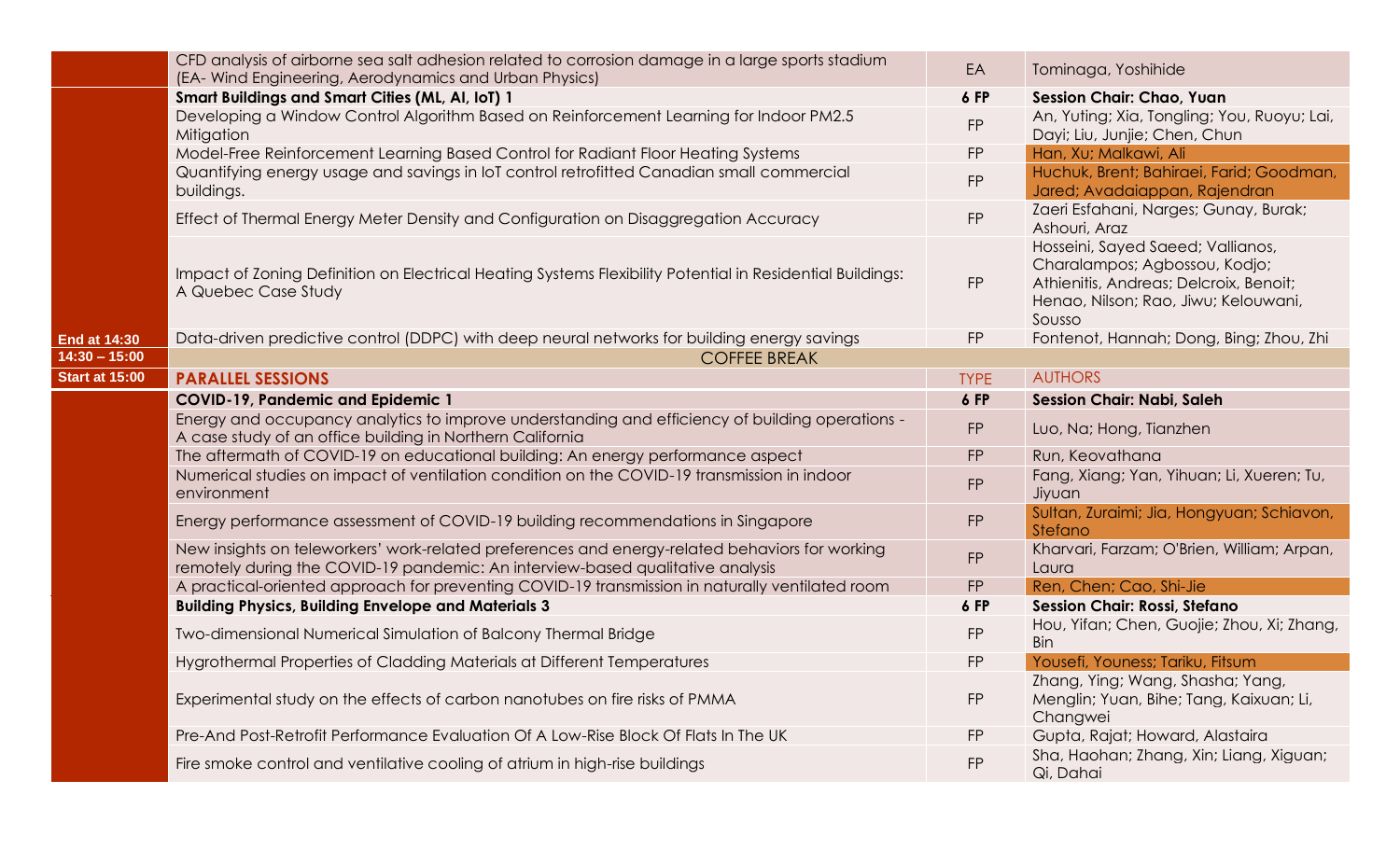| Assessing building envelope air leakage and estimating their energy consequences in Egypt's new<br>residential buildings                                  | <b>FP</b>       | Goubran, Sherif; Tarabieh, Khaled; Kamel,<br><b>Basil</b>                                                                        |
|-----------------------------------------------------------------------------------------------------------------------------------------------------------|-----------------|----------------------------------------------------------------------------------------------------------------------------------|
| <b>Building Renewables, Solar Buildings &amp; Smart Grid 3</b>                                                                                            | <b>6 FP</b>     | <b>Session Chair: Horvat, Miljana</b>                                                                                            |
| Solar Buildings and Structural Wind Resistance in Wind Codes and Standards                                                                                | <b>FP</b>       | Alrawashdeh, Hatem; Stathopoulos, Ted                                                                                            |
| Feasibility of using solar PV and solar thermal energy in high-rise commercial buildings                                                                  | <b>FP</b>       | Shirinbaksh, Mehrdad; Harvey, L.D. Danny                                                                                         |
| Decarbonizing the North: Carbon & Economic Analysis of Space Heating Combined Carbon<br>Capture & Storageure & storage                                    | <b>FP</b>       | Gagnon, William; Adetona, Adekunbi;<br>Gillespie, Elaine; Goldstein, Benjamin                                                    |
| Collective intelligence function in extreme weather conditions: High-resolution impact assessment of<br>energy flexibility on building energy performance | <b>FP</b>       | Hosseini, S. Mohammad; Moazzami,<br>Amin; Nik, Vahid M.                                                                          |
| Getting from Net Zero to Zero Carbon One Step at a Time                                                                                                   | <b>FP</b>       | Gilbride, Theresa Lee; Louie, Edward;<br>Aucremanne, Connor                                                                      |
| Green insulation panels development from industrial lignocellulosic materials reinforced<br>cementitious composites                                       | <b>FP</b>       | Hasan, K M Faridul; Horváth, Péter<br>György; Bak, Miklós; Alpár, Tibor                                                          |
| <b>Advanced Modeling and Building Simulations, CFD 3</b>                                                                                                  | $4$ FP $-$ 4 EA | <b>Session Chair: Dong, Bing</b>                                                                                                 |
| Prediction of ventilation performance in urban area with CFD simulation and generative adversarial<br>networks                                            | <b>FP</b>       | Zhuang, Xinwei                                                                                                                   |
| Flow-Based Stress-Blended Eddy Simulation (Fb-SBES): a new hybrid framework for urban flow CFD<br>simulations                                             | <b>FP</b>       | Cotteleer, Léo; Longo, Riccardo; Parente,<br>Alessandro                                                                          |
| Tracing the Dependency of Water and Energy in Smart and Connected Communities through a<br>Multi-Domain Modeling Framework                                | <b>FP</b>       | Anbarasu, Saranya; Hinkelman, Kathryn;<br>Zuo, Wangda                                                                            |
| Impacts of urban buildings configurations on outdoor thermal comfort during summer heatwave by<br>CityFFD/CityBEM                                         | <b>FP</b>       | Yang, Senwen; Mortezazadeh,<br>Mohammad; Zou, Jiwei; Katal, Ali;<br>Leroyer, Sylvie; Stathopoulos, Ted; Wang,<br>Liangzhu (Leon) |
| Validation of cross-ventilation flow in a realistic building geometry                                                                                     | EA              | Sudirman, Mutmainnah; Hooff, T. van;<br>Gillmeier, S.; Blocken, B.                                                               |
| A CFD validation study of pollutant dispersion around a generic building group: Impact of high-rise<br>buildings on prediction accuracy                   | EA              | Shirzadi, Mohammadreza; Tominaga,<br>Yoshihide                                                                                   |
| A Mobile Traverse Method to Measure Neighbourhood-Scale Microclimate                                                                                      | EA              | Stastny, Austine; Voogt, James A.; Lao,<br>Jiahao                                                                                |
| A multi-GPU based LES urban wind flow solver for real-time simulation                                                                                     | EA              | Yang, Mingyu; Oh, Geunwoo; Choi,<br>Jung-II                                                                                      |
| IS: Indoor Air Quality and Ventilation in the Age of COVID                                                                                                |                 | <b>Session Chair: Haghighat, Fariborz</b>                                                                                        |
| Experimental and Numerical Study of Exhaled Airflow Velocity through Human Coughs                                                                         | IS              | Ooka, Ryozo                                                                                                                      |
| Filtration in the Age of COVID-19                                                                                                                         | <b>IS</b>       | Siegel, Jeffrey                                                                                                                  |
| Mitigating Strategies of COVID-19 Infection Transmission in Indoor Environment: Ventilation and<br><b>Disinfection</b>                                    | IS              | Cao, Shijie                                                                                                                      |
| Portable Air Cleaner: Roles in Pandemic                                                                                                                   | IS              | Zhai, John                                                                                                                       |
| CFD Modeling of Airborne pathogen transmission of COVID19 in confined spaces under Different<br><b>Ventilation Strategies</b>                             | S               | Mirzaei Ahranjani, Parham                                                                                                        |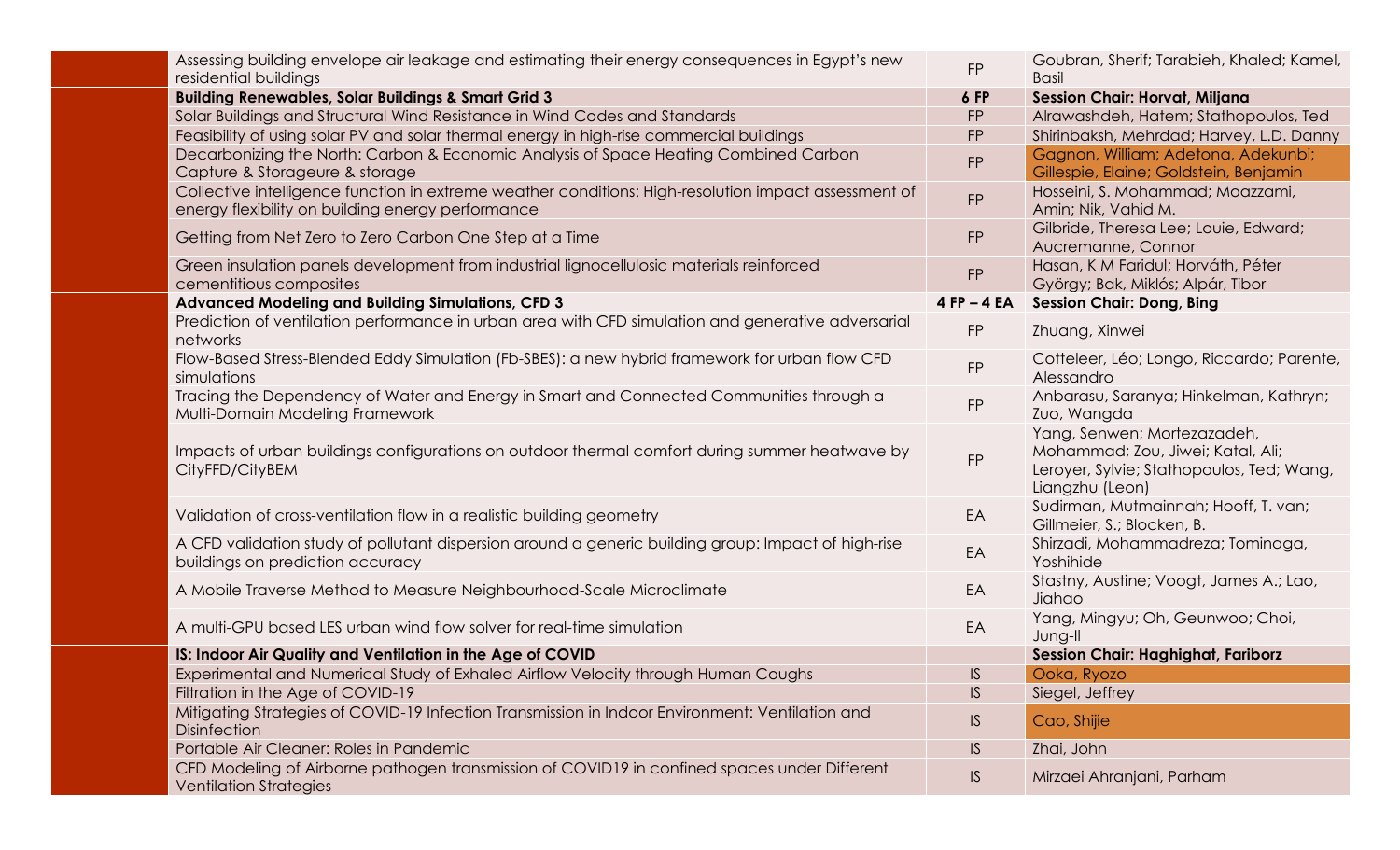|                       | TS: Urban climate at neighborhood scale: Part A                                                                                   |                 | <b>Session Chair: Derome, Dominique</b>                                                                                              |
|-----------------------|-----------------------------------------------------------------------------------------------------------------------------------|-----------------|--------------------------------------------------------------------------------------------------------------------------------------|
|                       | Vegetation and urban night ventilation as mitigation measures for heat waves in densified cities                                  | EA              | Kubilay, Aytaç; Strebel, Dominik; Rubin,<br>Andreas; Carmeliet, Jan                                                                  |
|                       | Modelling of a large canopy to assess thermal comfort in an urban park                                                            | EA              | Giroux-Gauthier, Léopold; Kubilay, Aytaç;<br>Strebel, Dominik; Herlem, Alicia; Wood,<br>Sylvia; Carmeliet, Jan; Derome,<br>Dominique |
|                       | Insights from novel, multiscale modelling of urban heat reduction strategies: street trees and cool<br>materials                  | EA              | Krayenhoff, E. Scott; Jiang, Tim;<br>Lachapelle, Jacob; Ken, Eric; Beaudry,<br>Anika                                                 |
|                       | Simulating contemporary and projected urban thermal climate with the urbanized WRF regional<br>climate model                      | <b>FP</b>       | Krayenhoff, E. Scott                                                                                                                 |
|                       | Mitigation urban heat island phenomenon with innovative pavement coating and watering                                             | <b>FP</b>       | Maxime, Frere; Martin, hendel; Simon,<br>Pouget; Julien, Van Rompu; Laurent,<br>Royon                                                |
|                       | A thermal comfort modelling framework for urban neighbourhoods: tempo-spatial coupling of<br>building energy and CFD models       | <b>FP</b>       | Aghamolaei, Reihaneh; Fallahpour,<br>Marzieh; Zhang, Ruijun; A.Mirzaei, Parham                                                       |
| <b>End at 16:30</b>   | <b>JSPS Info Session</b>                                                                                                          |                 | <b>JSPS</b>                                                                                                                          |
|                       | <b>WEDNESDAY, JULY 27</b>                                                                                                         |                 |                                                                                                                                      |
|                       | <b>Plenary Session</b>                                                                                                            |                 |                                                                                                                                      |
| $8:30 - 10:00$        | <b>Clarke, Colleen Mercer</b>                                                                                                     |                 |                                                                                                                                      |
|                       | Persily, Andrew                                                                                                                   |                 |                                                                                                                                      |
| $10:00 - 10:30$       | <b>COFFEE BREAK</b>                                                                                                               |                 |                                                                                                                                      |
| <b>Start at 10:30</b> | <b>Parallel Sessions</b>                                                                                                          | <b>TYPE</b>     | <b>AUTHORS</b>                                                                                                                       |
|                       | <b>Health and Indoor Air Quality, Ventilation 3</b>                                                                               | $4$ FP $-$ 4 EA | Session Chair: Brideau, Sebastien                                                                                                    |
|                       | A Stand-Alone Markov Chain Solver for Predicting Indoor Contaminant Transport Based on<br><b>Measured Airflow Field</b>           | <b>FP</b>       | Zhou, Yiding; An, Yuting; Chen, Chun                                                                                                 |
|                       | Parametric study on vertical void configurations for improving natural ventilation in double-loaded<br>apartments                 | FP              | Kumar, Nikhil; Bardhan, Ronita; Kubota,<br>Tetsu; Tominaga, Yoshihide; Shirzadi,<br>Mohammadreza                                     |
|                       | Electrospun nanofiber filters with minimized pressure drop for indoor air quality control: a design and<br>fabrication approach   | FP              | Lin, Zhongping; Zhang, Shuang; Zhang,<br>Wanyi; Xu, Haoran; Li, Chenlin; Chen, Xu;                                                   |
|                       | Modifying the turbulence diffusion of Markov chain model for predicting particle transport                                        | <b>FP</b>       | Huang, Wenjie; Chen, Chun                                                                                                            |
|                       | Reducing aerosol particle concentration in indoor spaces with mechanical ventilation and<br>aircleaning: Evidences and challenges | EA              | Xia, Lili; Ricci, Alessio; Qin, Peng; Blocken,<br><b>Bert</b>                                                                        |
|                       |                                                                                                                                   |                 |                                                                                                                                      |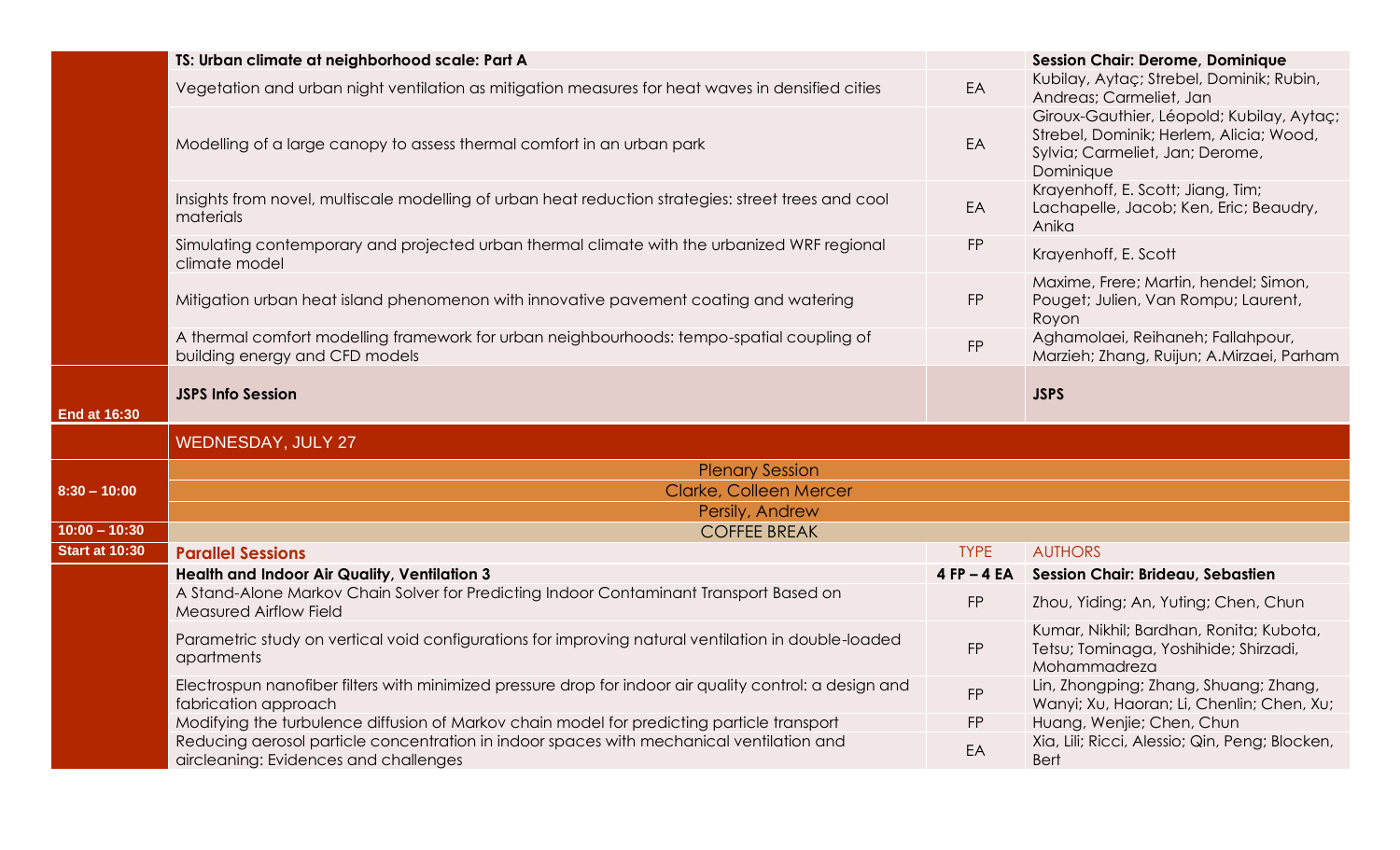| Comparing Regional Deposition Characteristics of Fibrous Particles and Spherical particles in Human<br>Upper Airways - an in silico case study                                 | EA        | Khoa, Nguyen Dang; Ito, Kazuhide                                                                                                                                                                                                                |
|--------------------------------------------------------------------------------------------------------------------------------------------------------------------------------|-----------|-------------------------------------------------------------------------------------------------------------------------------------------------------------------------------------------------------------------------------------------------|
| Similarity Assessment of Substituting Air-Helium for Real Fire in BIPV Façade Fire-induced Smoke<br>Spread                                                                     | EA        | Aram, Monireh; Zhang, Xin; Qi, Dahai; Ko,<br>Yoon                                                                                                                                                                                               |
| An emissions barrier stops spread of harmful emissions from a building into the indoor air                                                                                     | EA        | Larsson, Lennart; Mattsson, Johan                                                                                                                                                                                                               |
| IS: Modeling Airborne Transmission during COVID-19                                                                                                                             |           | Session Chair: Wang, Liangzhu (Leon)                                                                                                                                                                                                            |
| AMCA COVID Guidance for UNDUCTED Fans - Modeling Airborne Virus Transmissions in Large<br>Warehouses with Large Diameter Ceiling Fans                                          | IS        | Yang, Senwen; Wang, Liangzhu (Leon);<br>Raftery, Paul; Ivanovich, Michael; Taber,<br>Christian; Bahnfleth, William P.; Wargocki,<br>Pawel; Pantelic, Jovan; Zou, Jiwei;<br>Mortezazadeh, Mohammad; Shu, Chang;<br>Wang, Runzhong; Arnold, Scott |
| Cross infection risk between two people in different temperature surroundings studied by aerosol<br>dynamics                                                                   | <b>FP</b> | Nielsen, Peter Vilhelm; Zhang, Chen;<br>Frandsen, Kirstine Meyer; Jensen, Rasmus<br>Lund; Popalzai, Najim; Hundevad, Patrick;<br>Madsen, Simon; Luckenwald, Tonje; Li,<br>Yuguo; Qian, Hua; Xu, Chunwen; Li, Liu                                |
| Measurement of Inhaled Respiratory Particles When People Wear Face Masks with Various Social<br>Distancing                                                                     | FP        | Deng, Zhipeng; Chen, Qingyan                                                                                                                                                                                                                    |
| CFD Simulation and Experimental Validation of Respiratory Airflow and Particle Dispersion When<br><b>Wearing Face Masks</b>                                                    | <b>FP</b> | Deng, Zhipeng; Chen, Qingyan                                                                                                                                                                                                                    |
| Inactivation of Replication-Competent SARS-CoV-2 on Common Surfaces by Disinfectants                                                                                           | EA        | Pope, Zachary Clark; Weisend, Carla;<br>Shah, Aditya; Ebihara, Hideki; Rizza,<br>Stacey                                                                                                                                                         |
| Efficiency in the lighting system to minimize waste and light pollution in an outdoor parking lot                                                                              | EA        | Dos Santos, Adriana Fatima Dussel;<br>Dias, Maíra Vieira                                                                                                                                                                                        |
| <b>Building Renewables, Solar Buildings &amp; Smart Grid 4</b>                                                                                                                 | 6 FP      | Session Chair: Zuo, Wangda                                                                                                                                                                                                                      |
| Techno-environmental assessment of a green and efficient concept based on smart thermal<br>storage interacted with low-temperature heating and high-temperature cooling system | <b>FP</b> | Behzadi, Amirmohammad; Nourozi,<br>Behrouz; Sadrizadeh, Sasan                                                                                                                                                                                   |
| Investigation of Controllable Multi-Inlet Semi-Transparent PV/T in Modular System with Applications to<br><b>Buildings and Infrastructures</b>                                 | FP        | Athienitis, Andreas; Bagchi, Ashutosh;<br>Valinejadshoubi, Masoud                                                                                                                                                                               |
| Modelling the temporal carbon footprint of electricity in Quebec: application to the evaluation of<br>dual-energy heating systems.                                             | <b>FP</b> | Ott, Maxime; Levasseur, Annie; Monfet,<br>Danielle                                                                                                                                                                                              |
| Preliminary Modelling and Analysis of an Urban-Scale Ambient-Temperature District Energy System<br>with Solar-Thermal Integration                                              | <b>FP</b> | Brunt, Nicholas; Duquette, Jean; O'Brien,<br>William                                                                                                                                                                                            |
| On-site data-driven dynamic solar gain estimation: an artificial occupancy case                                                                                                | <b>FP</b> | Zhang, Xiang; Saelens, Dirk; Roels, Staf                                                                                                                                                                                                        |
| RoofKIT - Circular Construction and Solar Energy Use in Practice at the Solar Decathlon Europe 21/22                                                                           | <b>FP</b> | Wagner, Andreas; Carbonare, Nicolas;<br>Hebel, Dirk E.                                                                                                                                                                                          |
| <b>Advanced Modeling and Building Simulations, CFD 4</b>                                                                                                                       | 6 FP      | <b>Session Chair: van Hooff, Twan</b>                                                                                                                                                                                                           |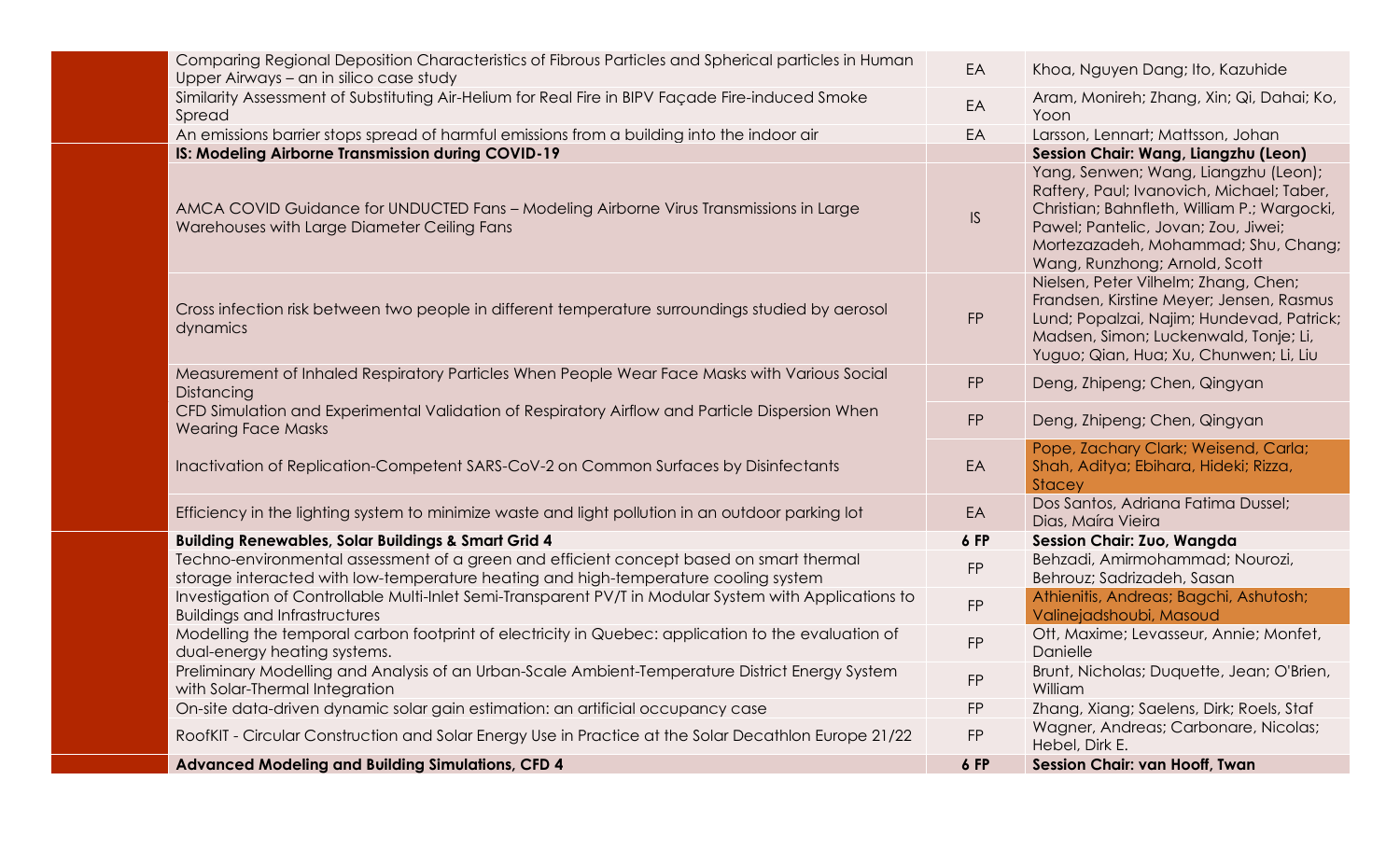|                     | Analysis of the distribution characteristics and influencing factors of the temperature field in typical<br>office buildings             | <b>FP</b>     | Jin, Xu; He, Yue; Liu, Zhong Yan; Liu, Pei                                                                        |
|---------------------|------------------------------------------------------------------------------------------------------------------------------------------|---------------|-------------------------------------------------------------------------------------------------------------------|
|                     | A Weight Clustering-based Pattern Recognition Method for Improving Building's Cooling Load<br><b>Prediction Reliability</b>              | <b>FP</b>     | Chen, Sihao; Wang, Liangzhu (Leon); Li,<br>Jing; Zhou, Guang; Zhou, Xiaoqing                                      |
|                     | Influence of climate change-driven shifting seasons on seasonal patterns of HVAC operational fault<br><i>impacts</i>                     | <b>FP</b>     | Zhong, Fangliang; Calautit, John Kaiser;<br>Wu, Yupeng                                                            |
|                     | Study on thermal comfort and energy saving potential of decoupled ceiling radiant cooling panels                                         | <b>FP</b>     | Liang, Yuying; Huang, Gongsheng                                                                                   |
|                     | Efficient Arrangement of Condenser Unit to Minimize the Heat Column Generation Effect in High-Rise<br><b>Residential Buildings</b>       | <b>FP</b>     | Harithkhan, Vatharkhan Mohamed;<br>Nissanka, Indrajith D.; Manthilake, Inoka                                      |
|                     | Impact of Microclimate Landscape Design Updates on Thermal Comfort in a Community Park                                                   | <b>FP</b>     | Xiao, Jing; Yuizono, Takaya                                                                                       |
|                     | <b>Urban Microclimate and Energy 3</b>                                                                                                   | $4 FP - 4 EA$ | Session Chair: Berardi, Umberto                                                                                   |
|                     | An Investigation on the Influence of Neighbourhood Morphology on Outdoor Thermal Comfort in<br>Toronto's Public Spaces                   | <b>FP</b>     | Hasan, Javeriya; Horvat, Miljana                                                                                  |
|                     | An Original Urban Canopy Model to Support Urban Design/Retrofit Optimization                                                             | <b>FP</b>     | Afshari, Afshin                                                                                                   |
|                     | Integrated Statistical-Simulation Approach to Improve Heat-Related Health, Environmental, and<br>Urban Energy Responses                  | FP            | Dardir, Mohamed; Berardi, Umberto;<br>Wilson, Jeffrey                                                             |
|                     | High Resolution Urban Climate Map Generator: The Vertical City Weather Generator (VCWG v2.1.0)                                           | ${\sf FP}$    | Moradi, Mohsen; Aliabadi, Amir A.                                                                                 |
|                     | The relation between EEG signals and cognitive performance in neutral to hot environment                                                 | EA            | Lang, Xiaoyue; Liu, Weiwei                                                                                        |
|                     | Modular Multifamily Construction: A Field Study of Energy Code Compliance and Performance<br>Through Offsite Prefabrication              | EA            | Grosskopf, Kevin                                                                                                  |
|                     | YIn0.9 M (Mn, Cu, Fe) 0.103-ZnO smart nano-pigments for cool-roof application:<br>structure/performance correlations                     | EA            | Fedel, Michele; Rosati, Andrea; Rossi,<br>Stefano                                                                 |
|                     | Study of cool roof paints with the comparison of different artificial illuminants with natural exposure                                  | EA            | Rossi, Stefano; Rosati, Andrea; Fedel,<br>Michele; Benedetti, Luca                                                |
|                     | TS: Building Energy Codes - Opportunities, and Challenges                                                                                |               | <b>Session Chair: Stylianou, Meli</b>                                                                             |
|                     | Initial Models of Existing Canadian Buildings for Building Energy Code Analysis                                                          | <b>FP</b>     | Kirney, Chris                                                                                                     |
|                     | Intensity-Based versus Reference Building Approach in a Code Compliance Process                                                          | <b>FP</b>     | Gilani, Sara                                                                                                      |
|                     | Building Energy Codes Compliance: Practices Around the World                                                                             | EA            | Delgado, Alison                                                                                                   |
|                     | <b>Resilience and Climate Change 1</b>                                                                                                   | 6 FP          | <b>Session Chair: Zinzi, Michele</b>                                                                              |
|                     | The effect of climate change on indoor overheating in heritage apartments in Beijing and Shanghai                                        | ${\sf FP}$    | Lei, Muxi; van Hooff, Twan; Blocken, Bert;<br>Pereira Roders, Ana                                                 |
|                     | Intervention proposals in open spaces as contribution to urban resilience in Aracaju                                                     | <b>FP</b>     | Barbosa Teixeira, Carla Fernanda                                                                                  |
|                     | A Study on Natural Disasters Predictive Model Using Periodic Natural Phenomenon Based on Non-<br>homogenous Poisson Process              | <b>FP</b>     | Ju, Wenhui; Su, Guofeng; Oforiwaa,<br>Priscilla Obeng                                                             |
|                     | Towards resilient interconnected urban infrastructures: the nexus between energy system, urban<br>morphology, and transportation network | <b>FP</b>     | Javanroodi, Kavan; Perera,<br>Amarasinghage T.D.; M. Nik, Vahid;<br>Scartezzini, Jean-Louis                       |
| <b>End at 12:00</b> | Climate Emergency: Engineering Curriculum Overhaul                                                                                       | <b>FP</b>     | Gagnon, William; Liu, Michelle Charlotte;<br>Bhargava, Sehjal; Kennington, Allie; Kang,<br>Mary; Howard, Courtney |
|                     |                                                                                                                                          |               |                                                                                                                   |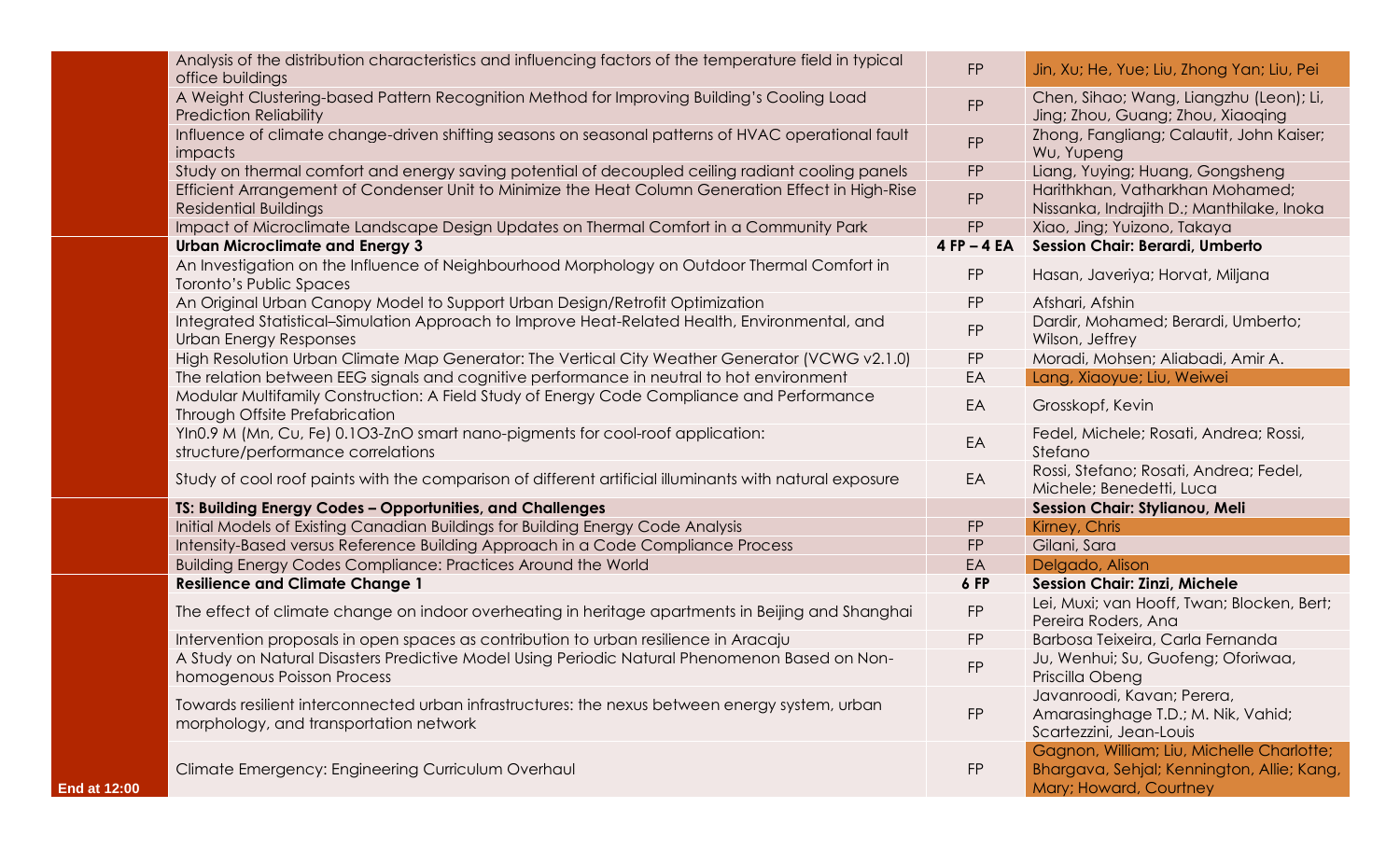|                       | The implementation of digital tools for climate adaptation planning                                                               | <b>FP</b>     | Shayesteh, Homeira; Keibach, Evelina                                         |
|-----------------------|-----------------------------------------------------------------------------------------------------------------------------------|---------------|------------------------------------------------------------------------------|
| $12:00 - 13:00$       | <b>LUNCH</b>                                                                                                                      |               |                                                                              |
| <b>Start at 13:00</b> | <b>PARALLEL SESSIONS</b>                                                                                                          | <b>TYPE</b>   | <b>AUTHORS</b>                                                               |
|                       | <b>Health and Indoor Air Quality, Ventilation 4</b>                                                                               | $4 FP - 4 EA$ | Session Chair: Barbosa, Bruno Perazzo<br>Pedroso                             |
|                       | Experimental Investigation of Indoor Air Ventilation in a small-scale aircraft cabin model                                        | <b>FP</b>     | Herzberg, Martin; Otto, Henning; Resagk,<br>Christian; Cierpka, Christian    |
|                       | Impact of elevated CO2 exposure due to a face mask on thermal comfort and cognitive<br>performance in a warm environment          | <b>FP</b>     | Hurley, Rachel Frances                                                       |
|                       | Reduced-Scale Particle Image Velocimetry Measurements and Validation of Steady RANS for Air-<br><b>Curtain Flows in Buildings</b> | <b>FP</b>     | Alanis Ruiz, Claudio; van Hooff, Twan;<br>Blocken, Bert; van Heijst, GertJan |
|                       | Formation of Acetone concentration distribution around breathing zone and transport efficiency to<br>olfactory epithelium cells   | FP            | Hoshiyama, Sara; Kuga, Kazuki; Ito,<br>Kazuhide                              |
|                       | Reducing the transmission of airborne infectious diseases in multiple-bed hospital wards: a numerical<br>study                    | EA            | Hu, Nan; Sadeghian, Parastoo;<br>Sadrizadeh, Sasan                           |
|                       | Pollutant emission characteristics and long-term hazard evaluation of organic insulation materials                                | EA            | Wi, Seunghwan; Yang, Sungwoong;<br>Kang, Yujin; Kim, Sumin                   |
|                       | Data mining approach to characterize the operating conditions of AHU for different building<br>archetypes and climate zones       | EA            | Sokhansefat, Tahmineh; Bonyadi, Nima;<br>Lee, Bruno                          |
|                       | Integrated Modeling of CO2 Transport from Indoor to Alveolar Region for Elucidating Human CO2<br><b>Emission Mechanism</b>        | EA            | Kuga, Kazuki; Ito, Kazuhide                                                  |
|                       | <b>Building Physics, Building Envelope and Materials 4</b>                                                                        | 6 FP          | Session Chair: Vinha, Juha Olavi                                             |
|                       | A survey of the impact of acoustic environment on occupants' satisfaction in open-plan offices                                    | <b>FP</b>     | Kang, Shengxian; Mak, Cheuk Ming;<br>Ou, Dayi                                |
|                       | Interior daylight environment of a university library in Beijing                                                                  | <b>FP</b>     | Tian, Chunyuan; Yang, Hui; Tong, Yurou;<br>Guo, Baoxia                       |
|                       | Exploting passive cooling in office with advanced automated glazing systems                                                       | <b>FP</b>     | Botticelli, Martina; Agnoli, Stefano;<br>Romano, Sabrina; Zinzi, Michele     |
|                       | Thermal performance of green and cool roofs: a field experiment combining night ventilation                                       | <b>FP</b>     | Ran, Jiandong; Feng, Ya; Tang,<br>Mingfang; Jiang, Lin; Zhong, Huizhi        |
|                       | Metal-Organic Frameworks (MOFs) Based Super Hygroscopic Nanofiber Membrane for Indoor<br>Dehumidification                         | <b>FP</b>     | Ding, Dong; Qin, Menghao                                                     |
|                       | The greening of foam insulation materials considering their life cycle and effective thermal insulating<br>properties.            | <b>FP</b>     | Berardi, Umberto                                                             |
|                       | <b>TS: Data-driven Building operations</b>                                                                                        |               | <b>Session Chair: Gunay, Burak</b>                                           |
|                       | Disaggregating building-level occupancy into zone-level occupant counts using sensor fusion                                       | <b>FP</b>     | Hobson, Brodie                                                               |
|                       | Application of a hybrid machine learning model for the detection and diagnosis of multiple<br>dependent faults                    | FP            | Bezyan, Behrad; Zmuraneau, Radu                                              |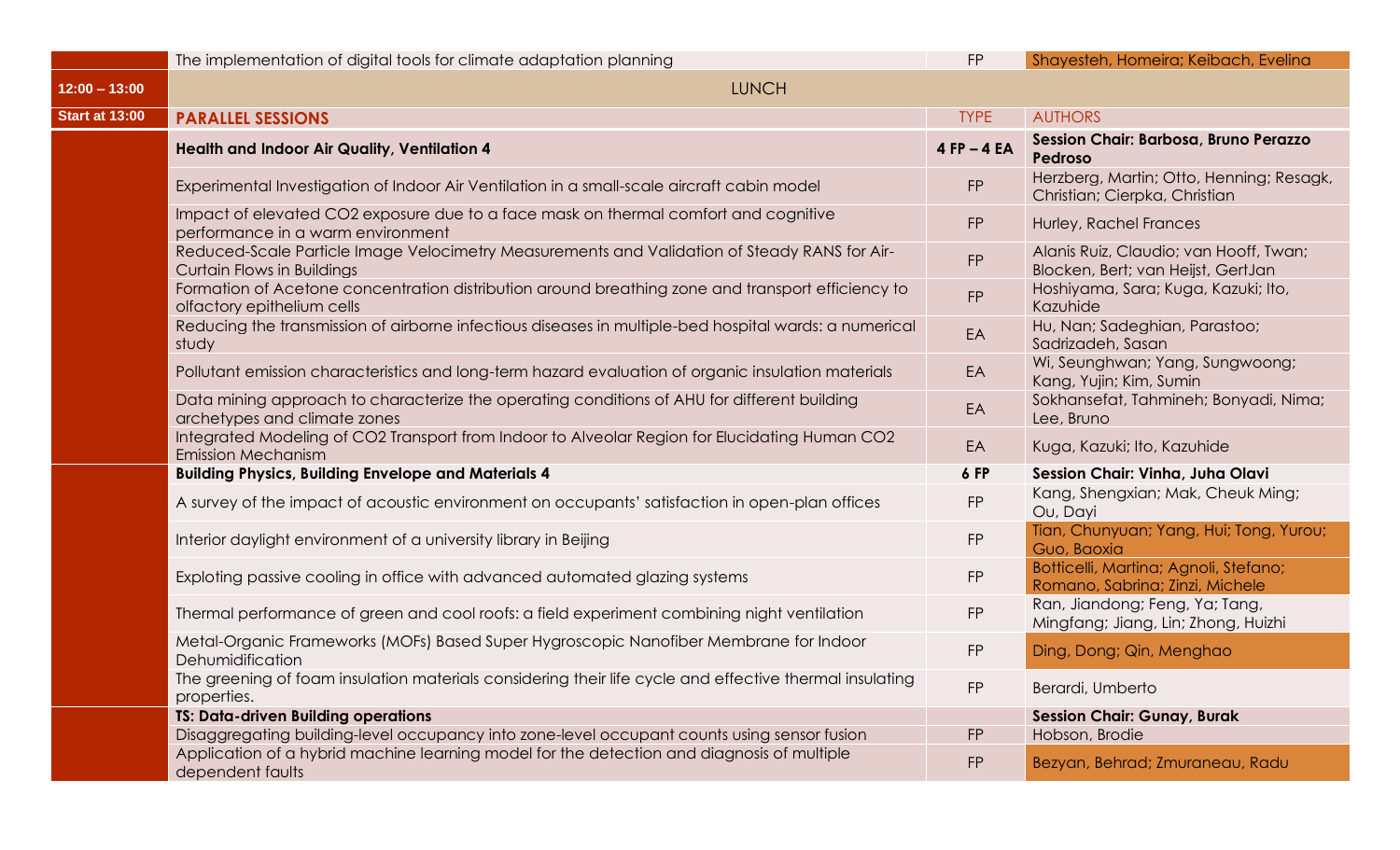| Effect of submeter density and configuration on disaggregation accuracy in commercial buildings                                                                                                                     | IS              | Torabi, Narges                                                                                                                                        |
|---------------------------------------------------------------------------------------------------------------------------------------------------------------------------------------------------------------------|-----------------|-------------------------------------------------------------------------------------------------------------------------------------------------------|
| Causal relationships in the built environment from telework                                                                                                                                                         | IS              | Shamsi, Haris                                                                                                                                         |
| <b>Advanced Modeling and Building Simulations, CFD 5</b>                                                                                                                                                            | 6 FP            | <b>Session Chair: Bode, Florin</b>                                                                                                                    |
| Assessing RBFMOpt and HypE's performance based on the number of fitness functions                                                                                                                                   | <b>FP</b>       | Da Silva, Mario Alves; Garcia, Rafael de<br>Paula; Carlo, Joyce Correna                                                                               |
| Numerical Analysis of Two Air Conditioning Systems for Thermal Comfort in School Classrooms in<br>Oman: Stratum vs DX Split Systems                                                                                 | <b>FP</b>       | Murad Khan, Hayder; Al-Saadi, Saleh; Al-<br>Hashim, Alya; Al-Khatri, Hanan                                                                            |
| Energy-Saving Optimization of External Wall for Residential Building for the Aged: A case from hot-<br>summer and cold-winter zone in China                                                                         | FP              | He, Xingshuo; Liu, Gang; Shi, Feng                                                                                                                    |
| A CFD approach to investigate the effect of the flow field on thermal and moisture transport<br>enhancement of a small-scale MOF dehumidifier                                                                       | FP              | Zu, Kan; Qin, Menghao                                                                                                                                 |
| Parameter Uncertainty and performance gap in energy simulation of transparent building<br>envelopes                                                                                                                 | FP              | Kim, Young-Sub; Park, Cheol-Soo                                                                                                                       |
| Testing Processes for Building Envelope Innovation: The Building Future Lab                                                                                                                                         | <b>FP</b>       | Trombetta, Corrado; Cavanna, Giovanni;<br>Grillo, Evelyn; Mandaglio, Mariateresa;<br>Musarella, Caterina Claudia; Sansotta,<br>Sara; Milardi, Martino |
| <b>COVID-19, Pandemic and Epidemic 2</b>                                                                                                                                                                            | $4$ FP $-$ 4 EA | <b>Session Chair: Sun, ChanJuan</b>                                                                                                                   |
| Energy consumption patterns in a Canadian social housing building under COVID-19 lockdowns - A<br>preview of the future?                                                                                            | <b>FP</b>       | Rouleau, Jean; Gosselin, Louis                                                                                                                        |
| Numerical Analysis of Effects of Ventilation Conditions on an In-duct UVGI System for Infection                                                                                                                     | <b>FP</b>       | Luo, Hao; Zhong, Lexuan                                                                                                                               |
| Control                                                                                                                                                                                                             |                 |                                                                                                                                                       |
| Investigating the benefits of unsolicited building maintenance requests and the impact of<br>teleworking                                                                                                            | <b>FP</b>       | Campbell-Templeman, Kayle; Nojedehi,<br>Pedram; O'Brien, Liam                                                                                         |
| Airflow optimization to prevent transmission of COVID-19                                                                                                                                                            | <b>FP</b>       | Nabi, Saleh                                                                                                                                           |
| SARS-CoV-2 infection dynamics integrated with mucociliary transport in human upper airway                                                                                                                           | EA              | Li, Hanyu; Kuga, Kazuki; Ito, Kazuhide                                                                                                                |
| Regional deposition of inhaled nano-to-microscale particle in realistic upper respiratory tract under<br>steady and transient breathing conditions                                                                  | EA              | Kizuka, Ryusei; Kuga, Kazuki; Ito, Kazuhide                                                                                                           |
| Mitigating aerosol transmission risks of SARS-CoV-2 in commercial buildings                                                                                                                                         | EA              | Yan, Shujie; Wang, Liangzhu (Leon); J.<br>Birnkrant, Michael; Zhai, John; Miller,<br>Shelly L.                                                        |
| Numerical investigation of cough droplets dispersion dynamics in indoor environment: Effect of oral<br>cavity shape                                                                                                 | EA              | Nishihara, Takumi; Kuga, Kazuki; Ito,<br>Kazuhide                                                                                                     |
| <b>Urban Microclimate and Energy 4</b>                                                                                                                                                                              | 6 FP            | <b>Session Chair: Fedel, Michele</b>                                                                                                                  |
| Experimental characterization and outdoor testing of thermochromic coatings for building envelope                                                                                                                   | <b>FP</b>       | Autretto, Giorgia; Badino, Elena;<br>Fantucci, Stefano; Serra, Valentina; Zinzi,<br>Michele                                                           |
| Evaluation of the Equivalent Purging Flow Rate for Single-side Ventilated Model with Tracer Gas<br>Measurements<br>Using Wind Tunnel Measurements to Validate External Flow Simulations for Pedestrian Wind Comfort | FP              | Lin, Yuanyuan; Sandberg, Mats; Cehlin,<br>Mathias; Claesson, Leif; Wigö, Hans                                                                         |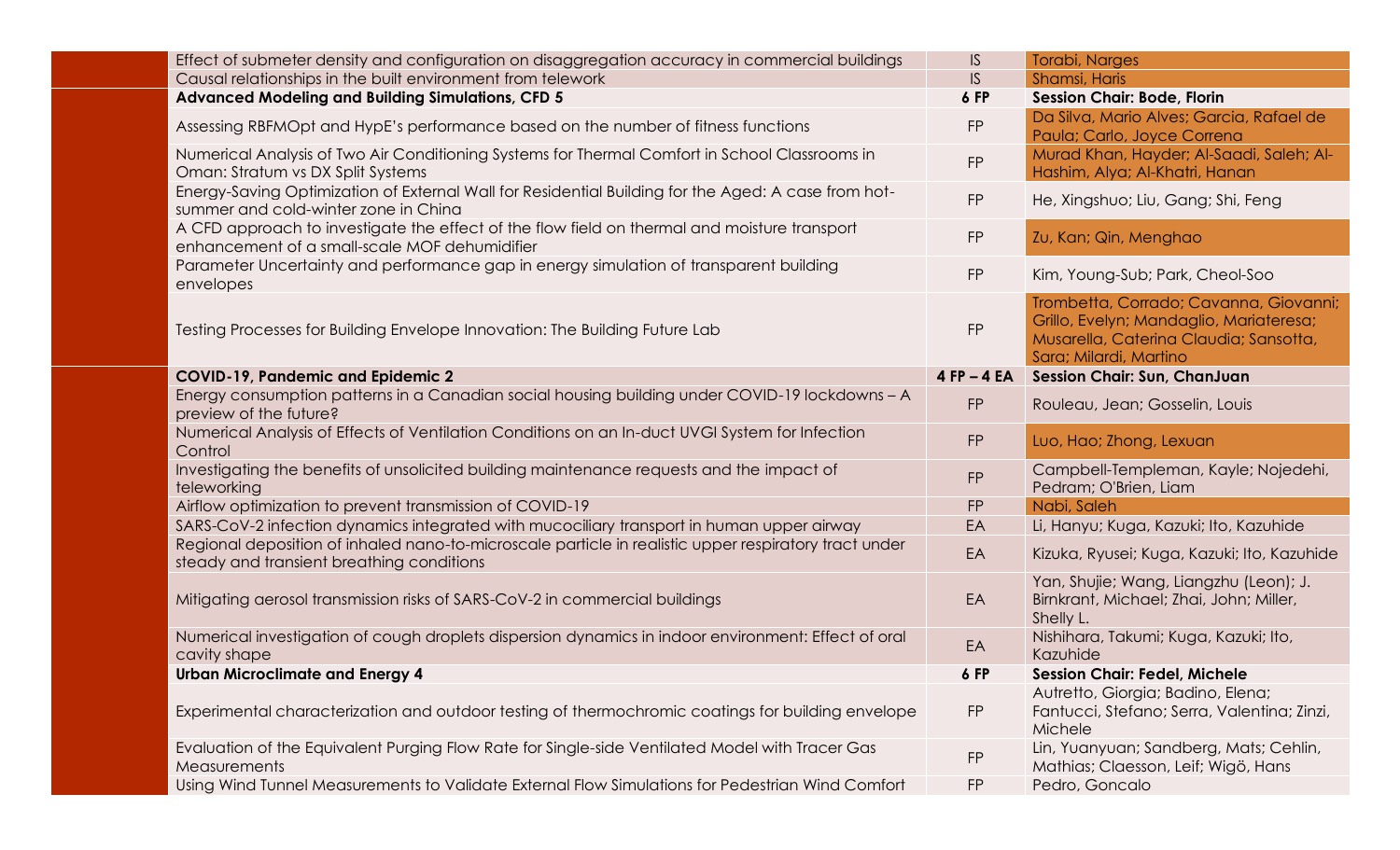|                       | Residential Neighbourhood Assessment in the City of Abu Dhabi and the impact on Climate<br>Change (Heat Island Effect analysis)                           | <b>FP</b>       | Bande, Lindita; Ahmad, Anwar;<br>Mohamed Howaishel Alsereidi, Kholoud                                             |
|-----------------------|-----------------------------------------------------------------------------------------------------------------------------------------------------------|-----------------|-------------------------------------------------------------------------------------------------------------------|
|                       | Air Quality Impact at Urban Scale: Bucharest Case Study                                                                                                   | <b>FP</b>       | Croitoru, Cristiana; Nastase, Ilinca; Bode,<br>Florin; Sandu, Mihnea; Georgescu, Matei;<br>Popescu, Razvan        |
|                       | Application of Low-carbon Multi-energy Complementary System in the Field of District Cooling and<br>Heating                                               | <b>FP</b>       | Wang, Ruolin; Song, Chen; Dong, Lulu;<br>Ma, Xusheng; Wang, Haobin; Liu, Yu;<br>Li, Yuanchen; Wang, Qi; Wang, Yue |
|                       | <b>Thermal Storage</b>                                                                                                                                    | $5$ FP $-1$ EA  | <b>Session Chair: Delcroix, Benoit</b>                                                                            |
|                       | Investigation of Thermal Energy Storage Properties of Halloysite Nanotubes-based Solid-Solid Phase<br><b>Change Materials</b>                             | <b>FP</b>       | Zhang, Tiantian; Chen, Zhengian                                                                                   |
|                       | A systematic dynamic pinch approach for thermal energy storage and solar assisted ground source<br>heat pump integration in buildings                     | <b>FP</b>       | Hosseinnia, Seyed.Mojtaba; Sorin, Mikhail                                                                         |
|                       | Economic Assessment of Bidirectional Low-Temperature District Energy Systems with Seasonal Energy<br>Storage and Photovoltaic Thermal Hybrid Solar System | <b>FP</b>       | Qin, Qiwei; Gosselin, Louis                                                                                       |
|                       | Development and evaluation of high efficiency heat exchange ventilation system applied with<br>thermal storage material.                                  | <b>FP</b>       | Yang, Sungwoong; Nam, Jihee; Yun,<br>Beom Yeol; Kim, Yong Uk; Kim, Sumin                                          |
|                       | Application of Low-carbon Multi-energy Complimentary System in the Field of District Cooling and<br>Heating                                               | <b>FP</b>       | Wang, Ruolin; Song, Chen; Dong, Lulu;<br>Ma, Xusheng; Wang, Haobin; Liu, Yu; Li,<br>Yuanchen; Wang, Qi; Wang, Yue |
| <b>End at 14:30</b>   | Cooling effects on the heat transfer characteristics of a rectangular thermosyphon with PCM<br>suspension fluid                                           | EA              | Ho, C. J.; Lin, J.F.; Chen, R.H.; Lai, Chi-<br>Ming                                                               |
| $14:30 - 15:00$       | <b>COFFEE BREAK</b>                                                                                                                                       |                 |                                                                                                                   |
| <b>Start at 15:00</b> | <b>PARALLEL SESSIONS</b>                                                                                                                                  | <b>TYPE</b>     | <b>AUTHORS</b>                                                                                                    |
|                       | <b>Health and Indoor Air Quality, Ventilation 5</b>                                                                                                       | $4$ FP $-$ 4 EA | <b>Session Chair: Hayati, Abolfazl</b>                                                                            |
|                       | Performance evaluation of green-rated housing developments in the warm humid and composite<br>climates of India                                           | <b>FP</b>       | Gupta, Rajat; Gregg, Matt                                                                                         |
|                       | A quantitative framework for numerically estimating the COVID19 infection risk in a crowded indoor<br>environment                                         | <b>FP</b>       | Li, ChungGang; Bale, Rahul; Fukudome,<br>Hajime; Tsubokura, Makoto                                                |
|                       | The impact of oxygen content in the primary air on CO and PM2.5 emission performances in a<br>forced-draft biomass stove                                  | <b>FP</b>       | Deng, Mengsi; Nie, Yazhou; Yuan,<br>Yanping; Ma, Rongjiang; Shan, Ming;<br>Yang, Xudong                           |
|                       | Inverse identification of pollutant source in coupled indoor and outdoor environment                                                                      | <b>FP</b>       | Zhang, FuYao; Dai, Yuwei                                                                                          |
|                       | Optimization of the ultraviolet sterilization field for upper-room UVGI                                                                                   | EA              | Jiachen, Li; Chen, Deshi; Miao, Wenda;<br>Zhao, Jianye; Su, Chunxiao                                              |
|                       | Noise Assessment of an Outdoor HVAC Duct Exposed to Solar Radiation for Pre-Heating of Fresh Air                                                          | EA              | Dehra, Himanshu                                                                                                   |
|                       | An IoT Scheme for Energy Efficiency, IAQ with Noise Characterization and Measurement in the Smart<br><b>Building</b>                                      | EA              | Dehra, Himanshu                                                                                                   |
|                       | Natural ventilation of toilet units in K12 school restrooms                                                                                               | EA              | Lin, Yi-Pin; Win, Sein Lae Yi; Chung, Sung-<br>Chin; Lai, Chi-Ming                                                |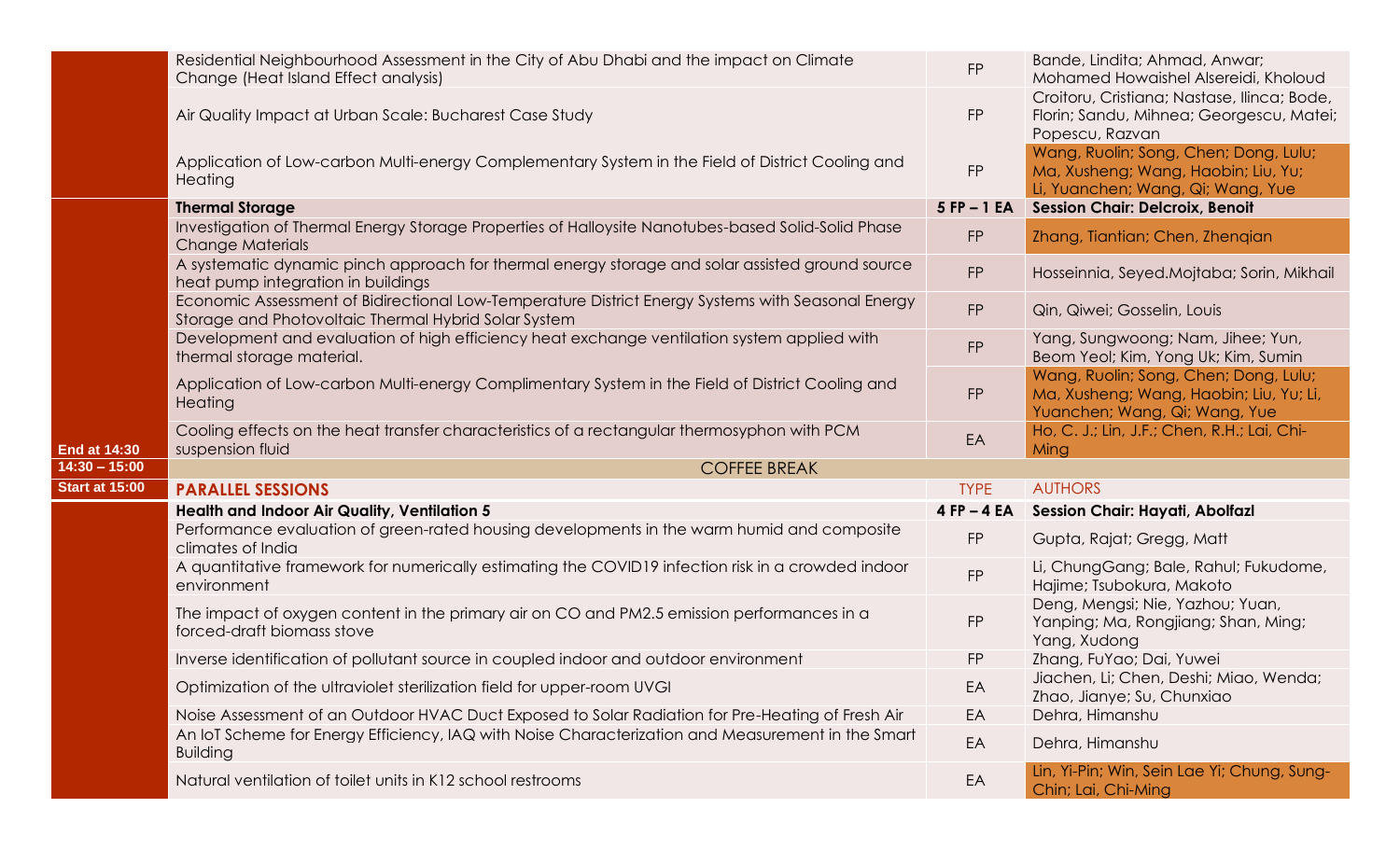| <b>Building Physics, Building Envelope and Materials 5</b>                                                                                               | 6 FP          | Session Chair: Vinha, Juha Olavi                                               |
|----------------------------------------------------------------------------------------------------------------------------------------------------------|---------------|--------------------------------------------------------------------------------|
| Experimental Investigation of a Thick Supply-Air Window with PCM Cavity-Frame                                                                            | <b>FP</b>     | Huang, Yujian; El Mankibi, Mohamed;<br>Cantin, Richard                         |
| Overview of a research project of novel and rapid in-situ U-value measurements                                                                           | <b>FP</b>     | Huttunen, Petteri; Vinha, Juha                                                 |
| A novel active-passive system for overheating reduction of lightweight buildings                                                                         | <b>FP</b>     | Zavrl, Eva; El Mankibi, Mohamed; Dovjak,<br>Mateja; Stritih, Uroš              |
| Comparison of different methods to identify the critical orientation of wood-frame walls in assessing<br>moisture risks                                  | FP            | Aggarwal, Chetan; Ge, Hua; Defo,<br>Maurice; Lacasse, Michael A.               |
| Determination of the Effective Thermal Conductivity of Aerogel-based Coating Mortars Using<br>Numerical Simulations-Random Packing                       | <b>FP</b>     | Karim, Ali Naman; Hagentoft, Carl-Eric                                         |
| Mathematical Expressions for Prediction of the Effective Thermal Conductivity of Perfectly Packed<br><b>Two-phase Mixtures</b>                           | <b>FP</b>     | Hagentoft, Carl-Eric; Karim, Ali Naman                                         |
| TS: Urban climate at neighborhood scale: Part B                                                                                                          |               | <b>Session Chair: Derome, Dominique</b>                                        |
| Urban Physics, a new field and new responsibilities for engineers                                                                                        | EA            | Derome, Dominique; Kubilay, Aytaç;<br>Carmeliet, Jan                           |
| Mitigating intensity of urban heat island by better understanding on urban morphology and<br>anthropogenic heat dispersion                               | <b>FP</b>     | Yuan, Chao; Mei, Shuo Jun; He, Wenhui;<br>Adelia, Ayu Sukma                    |
| Comfort assessment in cities densified with high-rise buildings                                                                                          | EA            | Kubilay, Aytaç; Rubin, Andreas; Derome,<br>Dominique; Carmeliet, Jan           |
| Numerical investigation of the impact of morphological parameters on urban ventilation in<br>compact cities                                              | EA            | Palusci, Olga; Monti, Paolo; Cecere,<br>Carlo; Montazeri, Hamid; Blocken, Bert |
| Spatial Microclimatic Characterization of an OASIS Schoolyard                                                                                            | <b>FP</b>     | Karam, Ghid; Chanial, Mailys; Hendel,<br>Martin; Royon, Laurent                |
| Thermal and Microclimatic Behaviour of Innovative Pavements for the Life Cool & Low Noise Asphalt<br>Project                                             | <b>FP</b>     | Chanial, Mailys; Parison, Sophie; Hendel,<br>Martin; Royon, Laurent            |
| <b>Advanced Modeling and Building Simulations, CFD 6</b>                                                                                                 | 6 FP          | <b>Session Chair: Bode, Florin</b>                                             |
| Wind tunnel measurements and CFD simulations of wind pressure distribution on the facades of a<br>large educational building: validation of RANS and SAS | <b>FP</b>     | van Hooff, Twan; Gillmeier, Stefanie;<br>Verbruggen, Marlies                   |
| Developing a coupled spectral-dependent radiative cooling and building energy model                                                                      | <b>FP</b>     | Yu, Xinxian; Chen, Chun                                                        |
| CFD simulations of pollutant dispersion in a street canyon: Impact of ideal versus realistic source<br>emissions                                         | <b>FP</b>     | Qin, Peng; Ricci, Alessio; Blocken, Bert                                       |
| Energy-saving potential of thermochromic glazing in a cold climate                                                                                       | <b>FP</b>     | khaled, Khaled; Berardi, Umberto; Liao,<br>Zaiyi                               |
| Fast Fluid Dynamics Simulation of the Tree Canopy Drag Effect with OpenFOAM                                                                              | <b>FP</b>     | Li, Ruibin; Liu, Zhanpeng; Feng, Lu; Gao,<br>Naiping                           |
| Office Design Decisions and Indoor Environmental Quality: A Parametric Design and Simulation-<br><b>Based Workflow</b>                                   | <b>FP</b>     | Fathi, Arefeh Sadat; O'Brien, Liam                                             |
| IS: Building-integrated Renewables, Solar Buildings and Smart Grid Interaction                                                                           |               | <b>Session Chair: Athienitis, Andreas</b>                                      |
| Global and Regional climate change: impact on energy consumption. The potential of mitigation<br>and adaptation technologies                             | $\mathsf{IS}$ | Santamouris, Mat                                                               |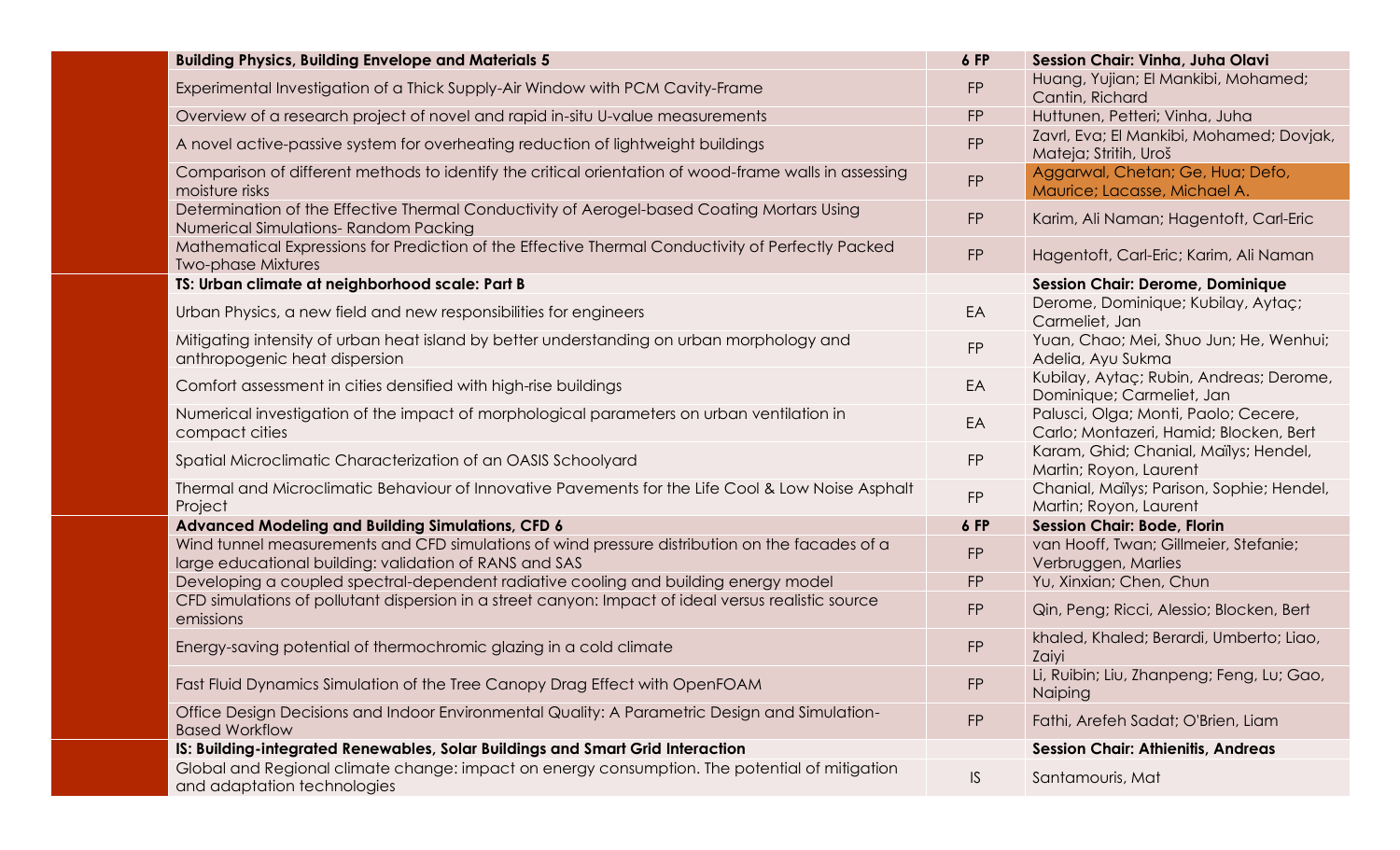|                       | A new model for typical building electricity use profile generation to support renewable energy<br>system design and smart grid integration                                    | $\mathsf{IS}$ | Yan, Da                                                                               |
|-----------------------|--------------------------------------------------------------------------------------------------------------------------------------------------------------------------------|---------------|---------------------------------------------------------------------------------------|
|                       | A building energy flexibility model to facilitate integration of building-integrated solar systems with<br>smart grids                                                         | IS.           | <b>Athienitis, Andreas</b>                                                            |
|                       | <b>Building Renewables, Solar Buildings &amp; Smart Grid 5</b>                                                                                                                 | 6 FP          | Session Chair: Nouanegue, Hervé Frank                                                 |
|                       | Study of Energy Saving Potential of Solar Shading Devices in Various Climates                                                                                                  | <b>FP</b>     | Turner, Lewis; Yang, Siliang; White, Mike                                             |
|                       | Heating Performance of a Novel Centralized Solar Heating System Coupled with a Water-water<br>Heat Pump in Lhasa, China                                                        | <b>FP</b>     | Zhang, Ruichao; Wang, Dengjia; Zhou,<br>Heng; Qu, Lei; Mo, Zhelong                    |
|                       | Energy generation versus decrease energy consumption in buildings: cost-benefit ratio                                                                                          | <b>FP</b>     | Domingos, Renata Mansuelo Alves;<br>Pereira, Fernando Oscar Ruttkay                   |
|                       | Numerical Assessment of the Energy Impacts of the BIPV/T Façade Coupled with Heat Pump<br>Technology for Domestic Hot Water Heating                                            | <b>FP</b>     | Nghana, Barilelo; Tariku, Fitsum;<br>Bitsuamlak, Girma                                |
|                       | Modelling and Energy Management Control Study for a Net-Zero Energy Home                                                                                                       | <b>FP</b>     | Caputo, Diego H; Fung, Alan S; Brookson,<br>Aidan                                     |
|                       | Sensitivity Analysis using a Simplified Transient Heat Transfer Model to Examine How Soils with Extreme<br>Properties Affect Single and Double Borehole Heat Exchanger Designs | FP            | Kostevski, Michael John; Fung, Alan;<br>Leong, Wey; Kerme, Esa                        |
| <b>End at 16:30</b>   | <b>JSPS Info Session</b>                                                                                                                                                       |               | <b>Session Chair: Zhai, John</b>                                                      |
| <b>Start at 18:00</b> | BANQUET / AWARDS CEREMONY / NEW CONFERENCE ANNOUNCEMENT                                                                                                                        |               |                                                                                       |
|                       | THURSDAY, JULY 28                                                                                                                                                              |               |                                                                                       |
|                       | <b>Plenary Session</b>                                                                                                                                                         |               |                                                                                       |
| $8:30 - 10:00$        | Li, Yuguo                                                                                                                                                                      |               |                                                                                       |
|                       | Hong, Tianzhen                                                                                                                                                                 |               |                                                                                       |
| $10:00 - 10:30$       | <b>COFFEE BREAK</b>                                                                                                                                                            |               |                                                                                       |
| <b>Start at 10:30</b> |                                                                                                                                                                                |               |                                                                                       |
|                       | <b>PARALLEL SESSIONS</b>                                                                                                                                                       | <b>TYPE</b>   | <b>AUTHORS</b>                                                                        |
|                       | Health and Indoor Air Quality, Ventilation 6                                                                                                                                   | 6 FP          | <b>Session Chair: Fellouah, Hachimi</b>                                               |
|                       | Ventilation and Noise Assessment: A Multifaceted Ventilated Façade with an Airflow Window in a<br>Net-Zero Building                                                            | <b>FP</b>     | Dehra, Himanshu                                                                       |
|                       | Controlling the Quality of Fresh Air Supply to the Central Air Conditioning Systems in Urban Areas in Sri<br>Lanka                                                             | <b>FP</b>     | Wijewardane, M. Anusha; Ranasinghe,<br>R.A. Chathura Prasad; Herath, H.M.P.<br>Dinuka |
|                       | Steps in designing an indicator for assessing window's effect on indoor thermal comfort                                                                                        | <b>FP</b>     | Wang, Nan; Ghaeili, Neda; Wang, Julian                                                |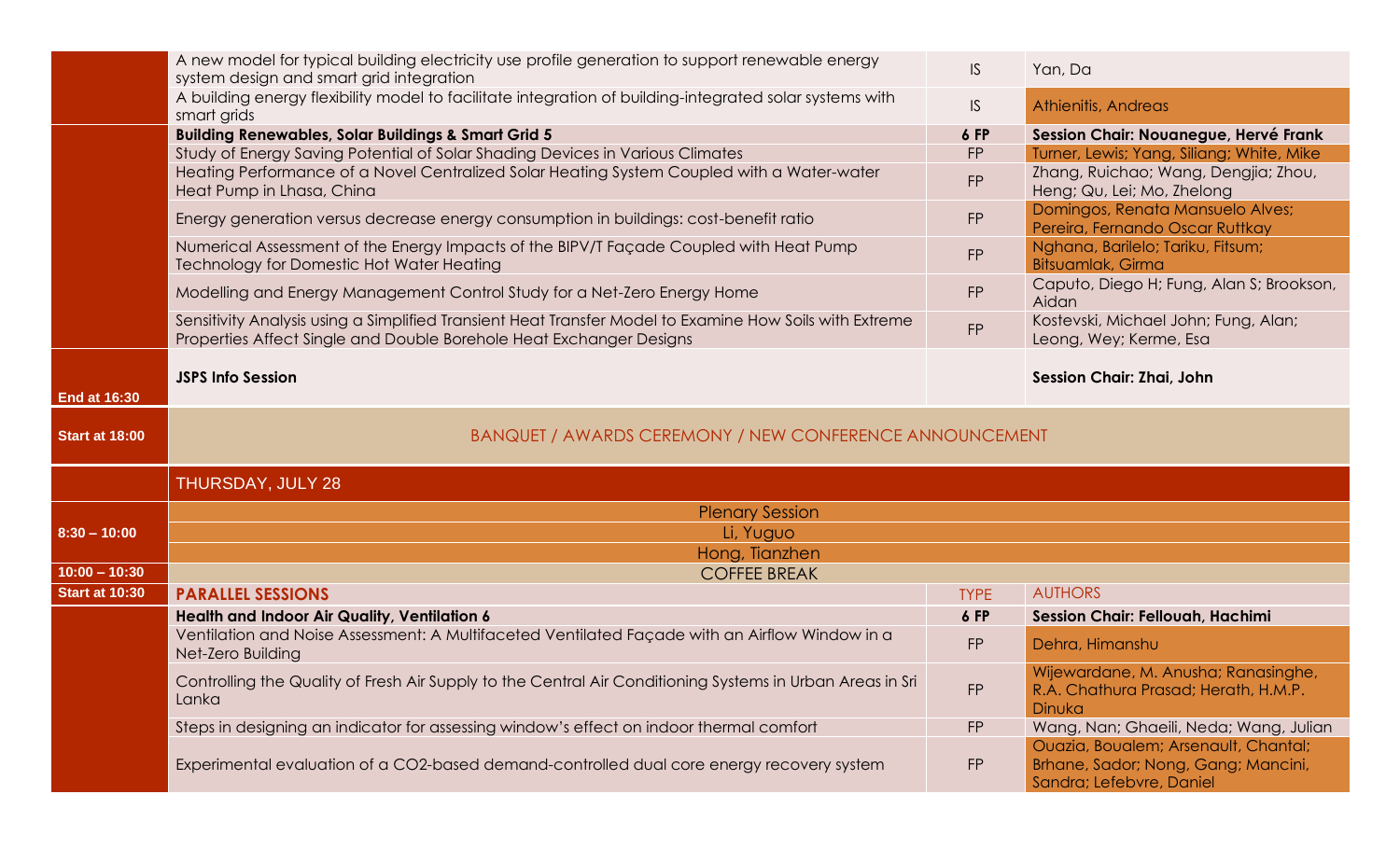| Extended monitoring of a dual core energy recovery system in the Arctic for proven performance<br>and resiliency                                                                                     | FP                     | Ouazia, Boualem; Arsenault, Chantal;<br>Brhane, Sador; Nong, Gang; Mancini,<br>Sandra; Lefebvre, Daniel                                 |
|------------------------------------------------------------------------------------------------------------------------------------------------------------------------------------------------------|------------------------|-----------------------------------------------------------------------------------------------------------------------------------------|
| Acoustic environment and sleep quality: Field study conducted in Shanghai City, China                                                                                                                | <b>FP</b>              | Xu, Xinbo; Lan, Li; Sun, Yuxiang; Lian,<br>Zhiwei; Hou, Zhijian                                                                         |
| <b>Building Physics, Building Envelope and Materials 6</b>                                                                                                                                           | 6 FP                   | <b>Session Chair: Kapsis, Costa</b>                                                                                                     |
| Impacts of Building Energy Facilities In our Environment                                                                                                                                             | <b>FP</b>              | Osunsanmi, Morounfade Emmanuel                                                                                                          |
| Development and field performance evaluation of a novel passive dehumidification system                                                                                                              | <b>FP</b>              | Chen, Yulu; Ozaki, Akihito; Lee, Haksung                                                                                                |
| Investigation of phase change materials on Australian residential building energy efficiency                                                                                                         | <b>FP</b>              | Ma, Yunlong; Masouleh, Keivan Bamdad;<br>Omrani, Sara; Drogemuller, Robin                                                               |
| Assessment of CO2 reduction effect according to the different window frames at the city-scale                                                                                                        | <b>FP</b>              | Choi, Younhee; Akihito, Ozaki (2); Lee,<br>Haksung; Iqbal, Muhammad                                                                     |
| Identifying the pathways toward zero embodied and operational carbon emissions for the housing<br>stock in Jordan                                                                                    | <b>FP</b>              | Alasmar, Reham; Schwartz, Yair; Burman,<br>Esfandiar                                                                                    |
| Automated RC Model Generation for MPC Applications to Energy Flexibility Studies in Quebec<br>Houses                                                                                                 | <b>FP</b>              | Vallianos, Charalampos; Hoseini, Sayed<br>Saeed; Athienitis, Andreas; Agbossou,<br>Kodjo; Delcroix, Benoit; Rao, Jiwu; Henao,<br>Nilson |
| <b>Resilience and Climate Change 2</b>                                                                                                                                                               | 6 FP                   | <b>Session Chair: Leroyer, Sylvie</b>                                                                                                   |
| How will mechanical night ventilation affect the electricity use and the electrical peak power                                                                                                       |                        | Bakhtiari, Hossein; Sayadi, Sana; Akander,                                                                                              |
| demand in 30 years? - A case study of a historic office building in Sweden                                                                                                                           | <b>FP</b>              | Jan; Hayati, Abolfazl; Cehlin, Mathias                                                                                                  |
| The Impact of Building Retrofitting on Thermal Resilience against Power Failure: A Case of Air-<br>conditioned House                                                                                 | <b>FP</b>              | Mirzabeigi, Shayan; Homaei, Shabnam;<br>Razkenari, Mohamad; Hamdy, Mohamed                                                              |
| Assessing the Thermal Resilience of Multiple Outage Events using a Multi-Objective Optimization<br>Analysis                                                                                          | <b>FP</b>              | Bucking, Scott; Rostami, Milad                                                                                                          |
| What is the Difference Between Reliability, Resilience, Robustness, and Vulnerability in High-<br>performance Buildings' Thermal Performance?                                                        | <b>FP</b>              | Rostami, Milad; Bucking, Scott                                                                                                          |
| Analysing future cooling demand for a new preschool building in central Sweden                                                                                                                       | <b>FP</b>              | Sayadi, Sana; Akander, Jan; Hayati,<br>Abolfazl; Cehlin, Mathias                                                                        |
| Ecosystem-Level Biomimicry for the Built Environment: Adopting Systems Ecology Principles for the<br>Control of Heterogeneous Energy Systems                                                         | FP                     | Hinkelman, Kathryn; Zuo, Wangda; Wang,<br>Jing; Huang, Sen; Wetter, Michael                                                             |
| <b>Building Fire Safety</b>                                                                                                                                                                          | 6 FP                   | <b>Session Chair: Nabi, Saleh</b>                                                                                                       |
| Research on Very Early Warning Aspirating Smoke Detector deployed in massive Guan style<br>buildings from Ming and Qing dynasties in the Palace Museum                                               | FP                     | Li, Yue; Du, Haijiang; Wang, Bo; Liu,<br>Yufeng; Liu, Jinzhou                                                                           |
| Experimental study on the maximum excess ceiling gas temperature of cable tray fires in utility<br>tunnels                                                                                           | <b>FP</b>              | Huang, Ping; Ye, Shenglin; Qin, Liang; Yu,<br>Longxing                                                                                  |
| Burning rates and thermal feedback of pool fires in a tunnel under wind effect and sidewall<br>restriction<br>Smoke Spreading Simulation of a High-rise Office building based on Evacuation Analysis | <b>FP</b><br><b>FP</b> | Guo, Fangyi; Ding, Long; Ji, Jie; Gao, Zihe;<br>Yu, Longxing<br>Shu, Chang; Wang, Liangzhu (Leon)                                       |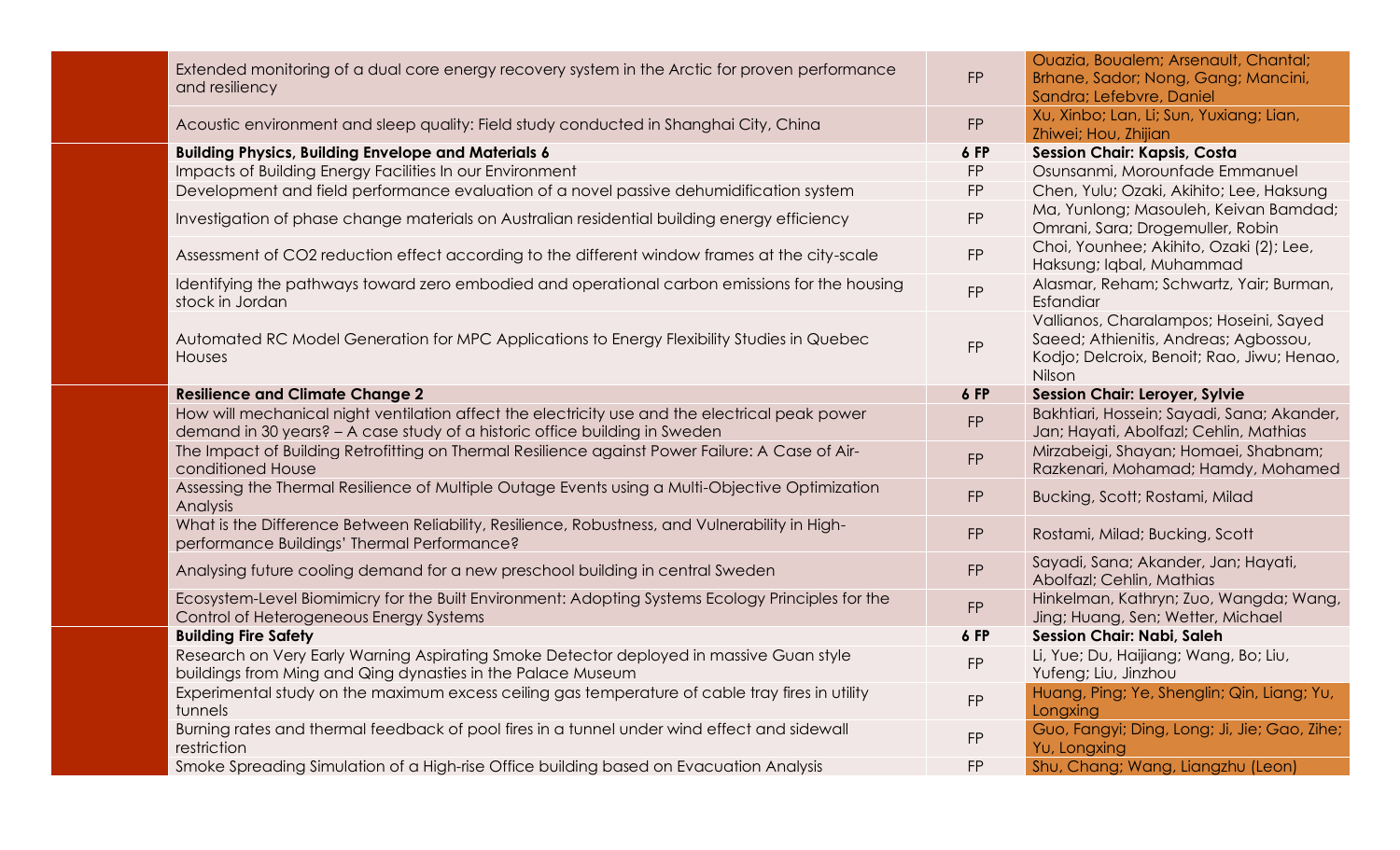|                     | Feasibility Analysis of Suppressing the Stack Effect by Installing Fireproof Curtains on Interior Stairs of<br><b>Existing Elderly Care Institutions</b> | <b>FP</b> | Shih, ChiaYuan; Wang, ShiuanCheng;<br>Chien, ShenWen; Su, ChungHwei; Dong,<br>AnJie; Lin, GuanWei                                      |
|---------------------|----------------------------------------------------------------------------------------------------------------------------------------------------------|-----------|----------------------------------------------------------------------------------------------------------------------------------------|
|                     | Indoor Fabric as an Adsorptive Reservoir for Volatile Organic Compounds in Wildfire Smoke: a<br><b>Preliminary Study</b>                                 | <b>FP</b> | Wang, Chao; Liang, Yirui; Bergendahl,<br>John; Liu, Shichao                                                                            |
|                     | <b>Occupant-Centric Building Design and Controls 1</b>                                                                                                   | 6 FP      | Session Chair: Brideau, Sebastien                                                                                                      |
|                     | Evaluate the Energy Saving from Window Opening Behavior through Coupling a Deep Learning<br>Model with EnergyPlus                                        | <b>FP</b> | Pandey, Pratik Raj; Dong, Bing; Sharifi,<br>Nina; Malsegna, Mason Kenneth                                                              |
|                     | Developing thermostat user mental models to inform better energy-saving design                                                                           | <b>FP</b> | Tamas, Ruth; O'Brien, Liam; Santana<br>Quintero, Mario                                                                                 |
|                     | An Implementation Method of Collaborative Simulation for Integrated Optimization of Lighting and<br><b>Interior Design</b>                               | <b>FP</b> | Chen, Tianyi; Wang, Lixiong; Wu, Yuting;<br>Kong, Guangyan; Hao, Qingli; Yin, Yujun;<br>Chen, Peng; Yu, Juan                           |
|                     | Research and Application of Ensemble Learning in Energy Efficiency Evaluation of Newly<br><b>Constructed Buildings</b>                                   | <b>FP</b> | Kou, Yu-de; Zhao, Zhi-gang; Wang, Hao;<br>Yuan, Ji; Ning, Ke; Chen, Jian-ping                                                          |
|                     | Generation and Analysis of Typical meteorological years for future weather data and the detection<br>of heatwave in Copenhagen                           | <b>FP</b> | Qian, Bin; Zhang, Chen; Kvols Heiselberg,<br>Per; Lei, Bo; Yu, Tao; Trangbæk Jønsson,<br>Kim                                           |
|                     | Development and implementation of a novel occupant data collection method for assessing<br>thermal comfort in multi-occupant spaces.                     | <b>FP</b> | Athienitis, Emilios; Ouf, Mohammed                                                                                                     |
|                     |                                                                                                                                                          |           |                                                                                                                                        |
|                     | IS: Zero emission neighborhood planning                                                                                                                  |           | <b>Session Chair: Eicker, Ursula</b>                                                                                                   |
|                     | <b>Building Renewables, Solar Buildings &amp; Smart Grid 6</b>                                                                                           | 6 FP      | Session Chair: Hachem-Vermette,<br><b>Caroline</b>                                                                                     |
|                     | A simulation tool for renewable energy supported buildings                                                                                               | <b>FP</b> | Kuru, Mustafa; Gökçül, Furkan; Ölmez,<br>Burak Behlül; Eicker, Ursula; Baker, Derek;<br>Güğül, Gül Nihal; Geçer, Kenan; Güleç,<br>Seda |
|                     | Return on Investment and carbon savings associated with large-scale photovoltaic installations in<br>Canada's largest five cities                        | <b>FP</b> | Teamah, Hebatallah                                                                                                                     |
|                     | Energy and exergy analyses of a centralized heating system combined solar energy and biogas                                                              | <b>FP</b> | Guo, Mengmeng; Chen, Yaowen; Liu,<br>Yanfeng; Quan, Mengchen                                                                           |
|                     | Energy-driven Urban Configuration Optimization based on Modified Deep Reinforcement Learning                                                             | <b>FP</b> | Huang, Chenyu; Zhuang, Zhi; Zhang,<br>Yongming; Yao, Jiawei                                                                            |
|                     | Small scale integrated solar-ORC system for power and heating                                                                                            | <b>FP</b> | Xu, Xin; Zhang, Lian                                                                                                                   |
| <b>End at 12:00</b> | Review and Case Studies of Thermal Energy Harvesting Opportunities in Buildings                                                                          | <b>FP</b> | DePinto, Michael                                                                                                                       |
| $12:00 - 13:00$     | <b>LUNCH BREAK</b>                                                                                                                                       |           |                                                                                                                                        |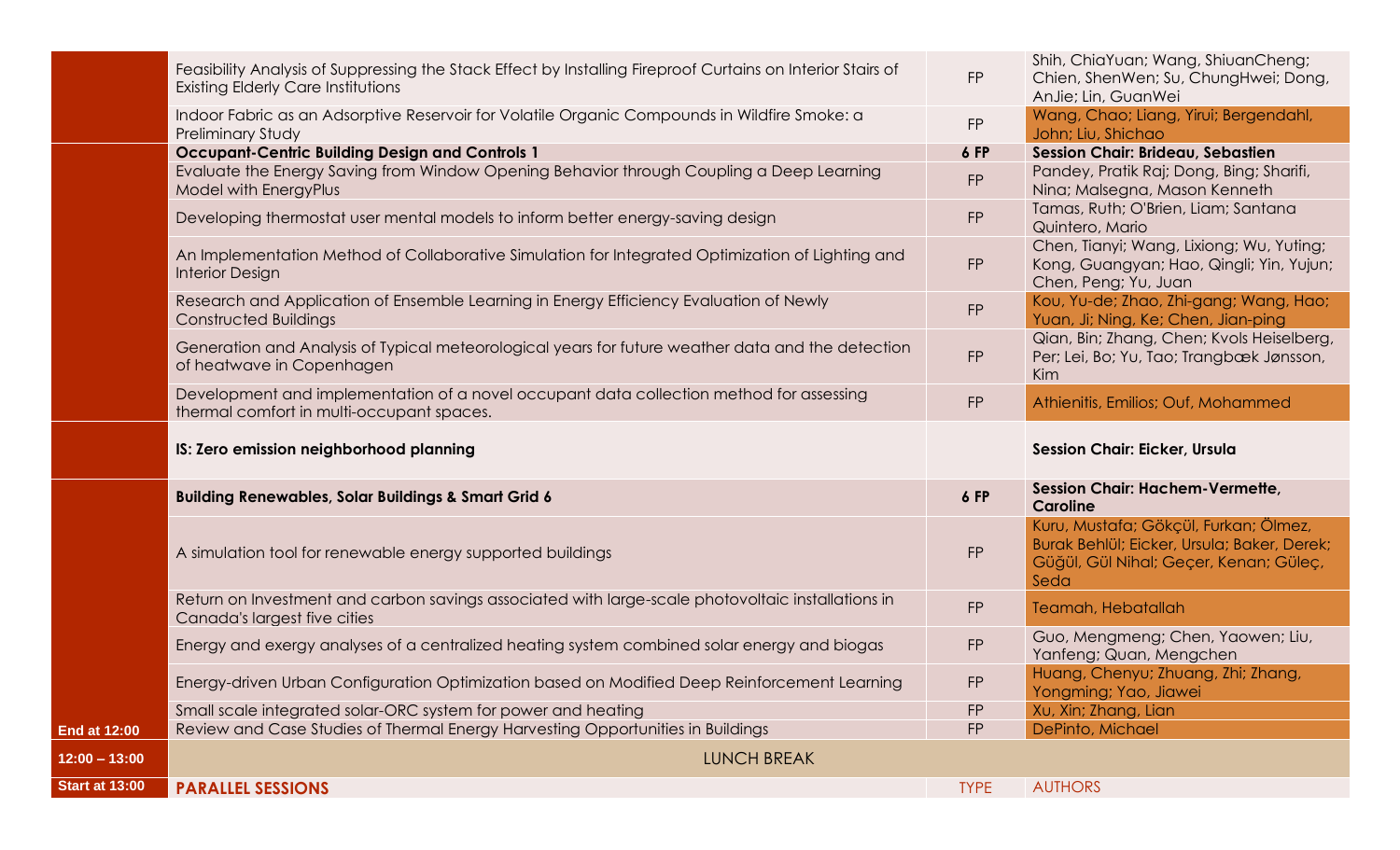| <b>Health and Indoor Air Quality, Ventilation 7</b>                                                                                                 | 6 FP      | Session Chair: Barbosa, Bruno Perazzo<br>Pedroso                                                                                 |
|-----------------------------------------------------------------------------------------------------------------------------------------------------|-----------|----------------------------------------------------------------------------------------------------------------------------------|
| Building Integrated Photovoltaic/Thermal Collector for Arctic Residential Applications                                                              | <b>FP</b> | Baril, Daniel J; Ge, Hua; Athienitis,<br><b>Andreas K</b>                                                                        |
| Mitigating the Effects of Urban Heat Island on Outdoor Thermal Comfort by Urban Geometry<br>Reshaping: A Case Study of Mashhad's Vaez Tabasi Street | <b>FP</b> | Hedayatnia, Hamed; Mirhaidartouran,<br>Sara; Van Den Bossche, Nathan                                                             |
| Application of a coupled CFD-multizone code on ventilation and filtration analysis for Covid-19<br>airborne infection control in a small office     | <b>FP</b> | Barbosa, Bruno Perazzo Pedroso                                                                                                   |
| Study on the Actual Condition of Fungal Flora in Car Air Conditioners and its Effects on the Cabin<br>Environment                                   | <b>FP</b> | Watanabe, Kensuke; Yanagi, U;<br>Ishida, Yoshiki                                                                                 |
| A comprehensive review on contaminant transfer in membrane energy recovery ventilators                                                              | <b>FP</b> | Mathews, Ashwin Joseph; Annadurai,<br>Gurubalan; Krishnan, Easwaran N.;<br>Simonson, Carey J.                                    |
| Heating of cold wall with confluent jets in large space enclosures: Application in greenhouse<br>premises                                           | <b>FP</b> | Choonya, Gasper; Larsson, Ulf; Moshfegh,<br><b>Bahram</b>                                                                        |
| Low/Zero Carbon Emission Buildings and Communities 1                                                                                                | 6 FP      | Session Chair: Kubota, Tetsu                                                                                                     |
| Quantifying Building Energy Performance Gap Using a Multi-indicator Framework                                                                       | <b>FP</b> | Bai, Yefei; Yu, Cong; Pan, Wei                                                                                                   |
| The potential assessment of carbon reduction by sharing activity rooms in Chinese Northern rural<br>aging communities                               | <b>FP</b> | Li, Na; Luo, Xi; Luo, Fuzhou; Sun, Yongkai                                                                                       |
| Agent-based energy consumption behavior model for community multi-node building occupants                                                           | <b>FP</b> | Yu, Zuoxiang; Song, Cong; Liu, Yangfeng;<br>Wang, Dengjia; Hu, Xiaoxue; Tang,<br>Huanglong                                       |
| Measurement of Power Consumption Savings Provided by a Residential Air Conditioner that<br>Operates Continuously under Low-Load                     | <b>FP</b> | Ito, Shinichi; Yamamoto, Kazuhide;<br>Kuwasawa, Yasuo                                                                            |
| Embodied Carbon Assessment of Walling Technologies using Life Cycle Analysis for Housing Sector in<br>India                                         | <b>FP</b> | Nathani, Sakshi; Rawal, Rajan; Shukla,<br>Yash; Pathak, Bhavya                                                                   |
| Domestic Heating, Cooking and Baseload Emissions and Life Cycle Cost Analysis of Technological<br>Solutions                                         | <b>FP</b> | Ryland, Michael; He, Wei                                                                                                         |
| <b>Thermal Comfort 1</b>                                                                                                                            | 6 FP      | Session Chair: Hayati, Abolfazl                                                                                                  |
| Roots and mechanisms of thermal comfort expectations: from individuals' own background to<br>adaptation and change                                  | <b>FP</b> | Pistore, Lorenza; Pasut, Wilmer                                                                                                  |
| The prediction accuracy of ISO and ASHRAE Predicted Mean Vote (PMV)                                                                                 | <b>FP</b> | Tartarini, Federico; Cheung, Toby;<br>Schiavon, Stefano; Arens, Edward                                                           |
| Thermal comfort with contact heating system for energy savings in electric vehicles                                                                 | <b>FP</b> | Kwak, Jiyoung; Lee, Jeongseo; Eom,<br>Sohyeon; Chun, Chungyoon; Kim,<br>Sanghun; Seo, Seokwon                                    |
| Comparing Multiple Overheating Assessment Metrics Using Measured Data                                                                               | <b>FP</b> | Shu, Chang; Xie, Zihan; Ji, Lili; Baril, Daniel;<br>Wang, Lin; Bai, Xuechen; Yang, Senwen;<br>Ge, Hua; Zmeureanu, Radu; Lacasse, |
|                                                                                                                                                     |           |                                                                                                                                  |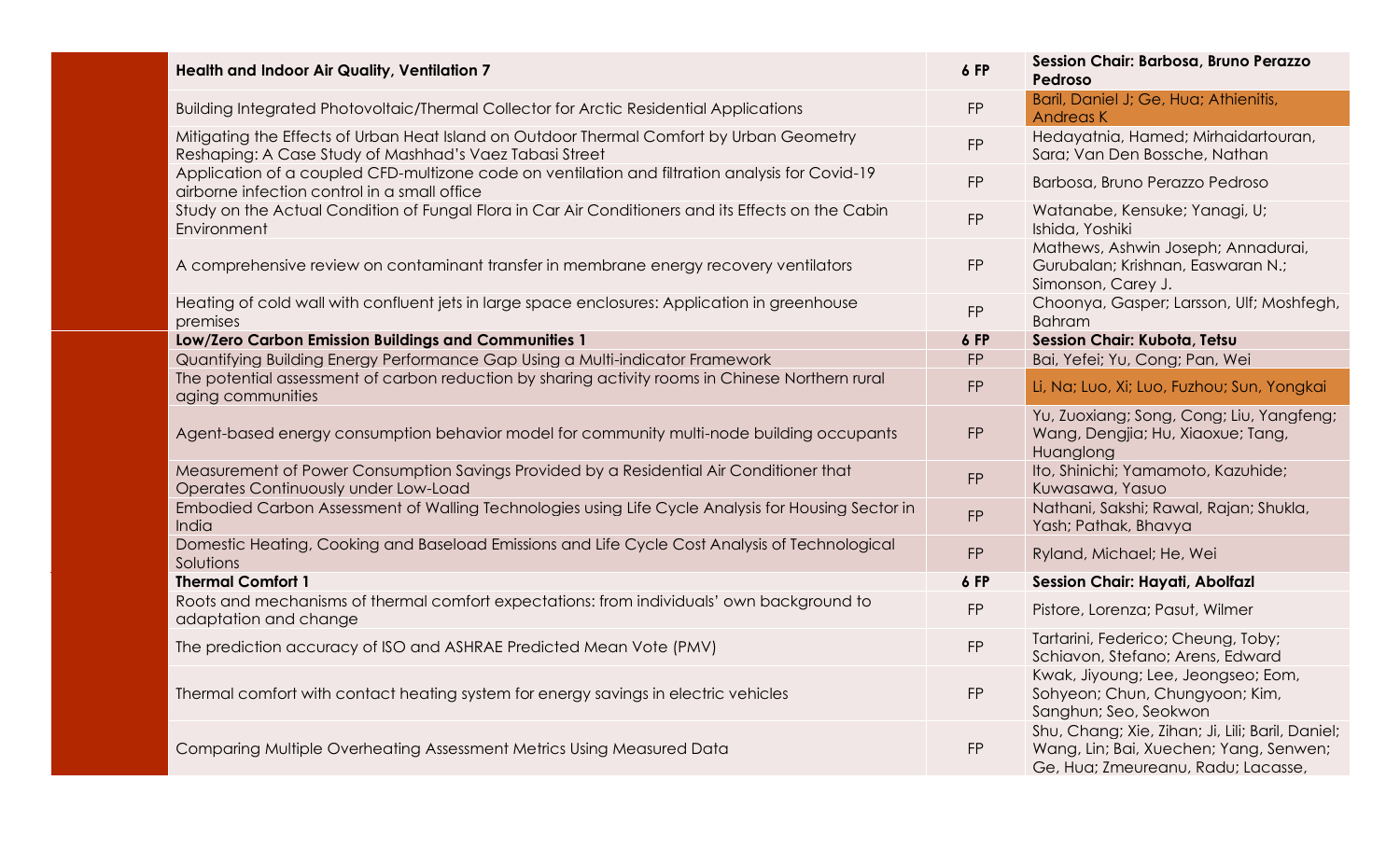|                                                                                                                                                                             |           | Michael; Laouadi, Abdelaziz); Gaur,<br>Abhishek; Wang, Liangzhu (Leon)                                                               |
|-----------------------------------------------------------------------------------------------------------------------------------------------------------------------------|-----------|--------------------------------------------------------------------------------------------------------------------------------------|
| Research on Skin Temperature and Thermal Comfort of Electric Vehicle Passengers under Contact<br>Cooling System                                                             | <b>FP</b> | You, Jiwon; Kwun, Sohyun; Han, Jieun;<br>Chun, Chungyoon; Park, Junseok                                                              |
| Thermal comfort improvement with local contact cooling on the back of the neck                                                                                              | <b>FP</b> | Han, Jieun; Jeon, Hyojin; Noh,<br>Changhyun; Kim, Jiwoo; Chun,<br>Chungyoon                                                          |
| <b>Occupant-Centric Building Design and Controls 2</b>                                                                                                                      | 6 FP      | Session Chair: Aliabadi, Amir A.                                                                                                     |
| A data-driven frequency domain system identification approach to define house archetypes and<br>flexibility                                                                 | <b>FP</b> | Maturo, Anthony; Athienitis, Andreas;<br>Delcroix, Benoit                                                                            |
| Evaluating and mapping indoor thermal risk on older people in long-term care buildings under<br>urban microclimate impacts                                                  | <b>FP</b> | Ji, Lili; Shu, Chang; Laouadi, Abdelaziz;<br>Ge, Hua; Zmeureanu, Radu; Gaur,<br>Abhishek; Lacasse, Michael; Wang,<br>Liangzhu (Leon) |
| Deep Learning Models for Future Occupancy Prediction in Residential Buildings                                                                                               | <b>FP</b> | Esrafilian-Najafabadi, Mohammad;<br>Babahaji, Mina; Haghighat, Fariborz                                                              |
| Exploring the Feasibility of An Integrated HVAC System in U.S.                                                                                                              | <b>FP</b> | Li, Yuewei; Dong, Bing; Deng, Zhipeng;<br>Zhang, Jianshun; Wang, Xuezheng;<br>Zhang, Rui                                             |
| A low-energy wearable cooling strategy for thermal comfort and cognition                                                                                                    | <b>FP</b> | Belyamani, Mohamed Amine; Hurley,<br>Rachel; Liu, Shichao                                                                            |
| Developing Urban-Scale Markovian Occupancy Profiles for Residential Buildings Using Smart<br><b>Thermostat Data</b>                                                         | <b>FP</b> | Doma, Aya; Ouf, Mohamed                                                                                                              |
| <b>Resilience and Climate Change 3</b>                                                                                                                                      | 6 FP      | <b>Session Chair: Cao, Shi-Jie</b>                                                                                                   |
| Exploration of Behavioral Measures to Improve Thermal Resilience in Residential Buildings during<br><b>Heatwaves</b>                                                        | <b>FP</b> | Niu, Lishan                                                                                                                          |
| Optimizing Mechanical Ventilation Systems for Wildfire Smoke Resilience in British Columbia                                                                                 | <b>FP</b> | Dsoza, Aaron; Zhong, Lexuan                                                                                                          |
| Sustainable Eco-Cities in Monarchy of Concordia                                                                                                                             | <b>FP</b> | Dehra, Himanshu                                                                                                                      |
| An activity-based spatial-temporal urban electricity vulnerability assessment                                                                                               | <b>FP</b> | Xia, Chen; Hu, Yuqing; Chen, Jianli                                                                                                  |
| Resilience and Climate Change: How a large-scale innovation district in Northern Italy is leading<br>climate risk mitigation                                                | <b>FP</b> | <b>Boschi, Nadia</b>                                                                                                                 |
| Quantification of building thermal resilience against heatwaves                                                                                                             | <b>FP</b> | Ji, Lili; Shu, Chang; Laouadi, Abdelaziz;<br>Ge, Hua; Zmeureanu, Radu; Lacasse,<br>Michael; Wang, Liangzhu (Leon)                    |
| <b>TS: Indoor Bioaerosols</b>                                                                                                                                               |           | <b>Session Chair: Duchaine, Caroline</b>                                                                                             |
| Why should air filters have antiviral properties? Detachment of bioaerosols from air filters and a silver<br>ion antiviral air filter with rapid inactivation of SARS-CoV-2 | <b>FP</b> | LAW, C.K.; Sze-To, G.N.; LAI, Joseph H.K.                                                                                            |
| A practical-oriented approach for preventing infection disease transmission in naturally ventilated<br>room                                                                 | IS        | Ren, Chen; Cao, Shi-Jie                                                                                                              |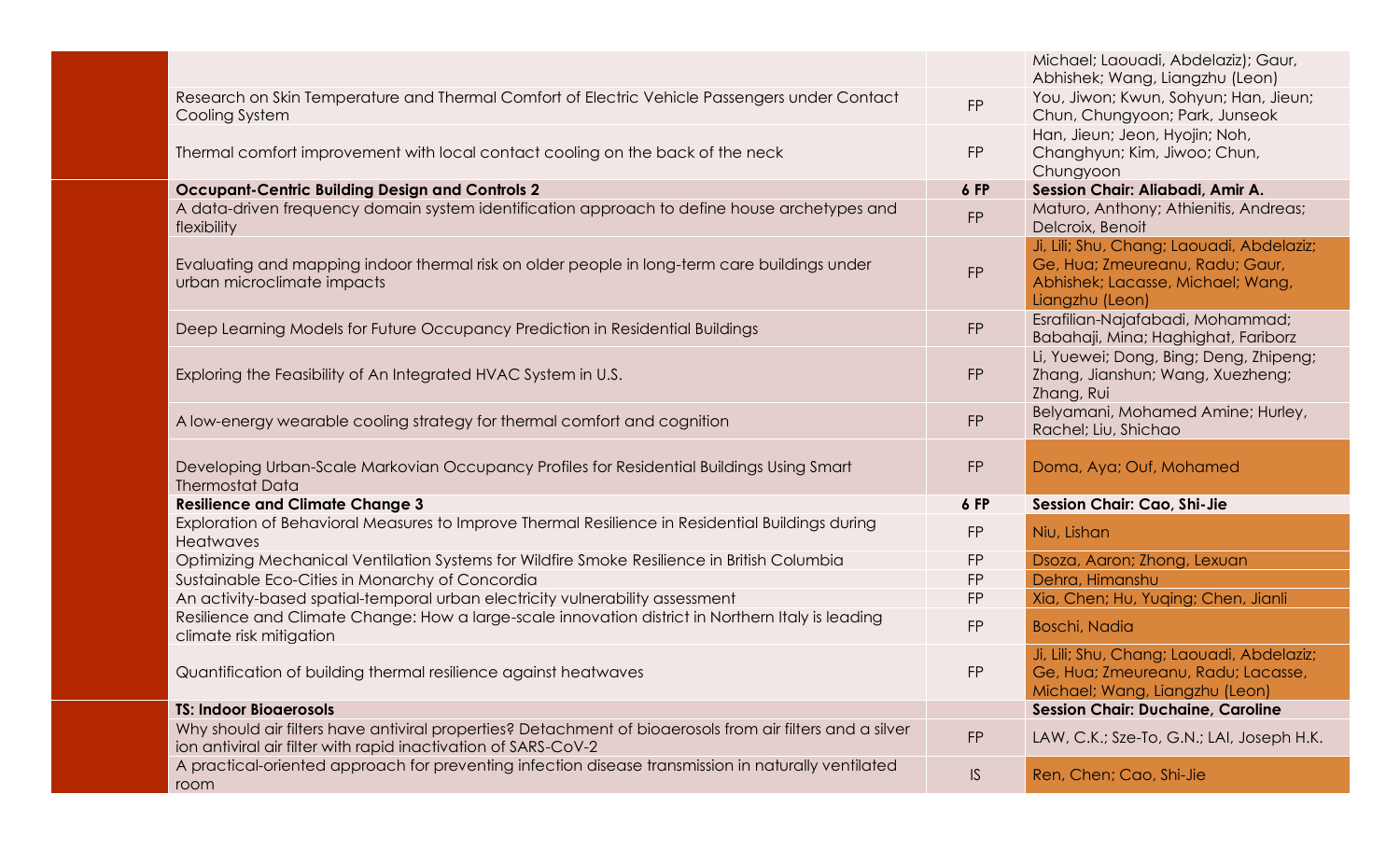|                       | Infection risk in a restaurant environment due to airborne diseases                                                                     | EA          | Bale, Rahul; Li, Chungang; Fukudome,<br>Hajime; Yumino, Saori; lida, Akiyoshi;<br>Tsubokura, Makoto                                             |
|-----------------------|-----------------------------------------------------------------------------------------------------------------------------------------|-------------|-------------------------------------------------------------------------------------------------------------------------------------------------|
|                       | Carbon Dioxide at TWA-TLV limits Alters Immune Responses to Influenza A                                                                 | EA          | Schneberger, David; Kirychuk, Shelley;<br>Thompson, Brooke; Zhou, Yan; Aulakh,<br>Gurpreet; Simonson, Carey                                     |
|                       | Bioaerosols: progresses and challenges in the study of the invisible entities that changed our world                                    | EA          | Duchaine, Caroline                                                                                                                              |
|                       | TS: IEA Annex 79                                                                                                                        |             | <b>Session Chair: Wagner, Andreas</b>                                                                                                           |
|                       | Short introduction on Annex 79                                                                                                          |             | Wagner, Andreas; O'Brien, Liam                                                                                                                  |
|                       | Occupants in the building design decision-making process                                                                                |             | De Souza, Clarice Bleil                                                                                                                         |
|                       | Evaluation and re-development of occupant-centric design of an office building in Toronto                                               |             | Abuimara, Tareq; O'Brien, Liam                                                                                                                  |
|                       | Occupant-centric energy modeling of a social housing building in Quebec City                                                            |             | Rouleau, Jean; Gosselin, Louis                                                                                                                  |
| <b>End at 14:30</b>   | Short presentation of the book Occupant-centric simulation-aided building design: theory,<br>application, and case studies              |             | O'Brien, Liam                                                                                                                                   |
| $14:30 - 15:00$       | <b>COFFEE BREAK</b>                                                                                                                     |             |                                                                                                                                                 |
| <b>Start at 15:00</b> | <b>PARALLEL SESSIONS</b>                                                                                                                | <b>TYPE</b> | <b>AUTHORS</b>                                                                                                                                  |
|                       | <b>IS: IEA Annex 80</b>                                                                                                                 |             | <b>Session Chair: Shady Attia</b>                                                                                                               |
|                       |                                                                                                                                         |             |                                                                                                                                                 |
|                       | <b>Thermal Comfort 2</b>                                                                                                                | 6 FP        | <b>Session Chair: Qin, Menghao</b>                                                                                                              |
|                       | Oxygen comfort evaluation method and the oxygen adaptation level for sojourners at high altitude                                        | <b>FP</b>   | Cao, Ruixuan; Song, Cong; Liu, Yanfeng;<br>Wang, Dengjia                                                                                        |
|                       | Experimental Research on Circadian Rhythm on Thermal Comfort of Human in Awakening                                                      | <b>FP</b>   | Cheng, Xiang; Yang, Lei; Cao, Jian; Song,<br>Gaoju                                                                                              |
|                       | The New Calculation method of TCL - clothing surface temperature in thermal comfort                                                     | <b>FP</b>   | Cárdenas Celis, Anneli Maricielo;<br>Cárdenas Celis, André Alonso; Cárdenas<br>Sotil, José Walter; Celis de Cárdenas,<br><b>Anneli Mercedes</b> |
|                       | Green glass space based design for the driven of energy efficiency and thermal comfort: case<br>study in Xiong'an, China                | <b>FP</b>   | Xi, Chang; Cao, Shi-Jie                                                                                                                         |
|                       | Study on the control effect of fan coils considering both room temperature and humidity                                                 | <b>FP</b>   | DING, Xiaoxiao; Wang, Chuang; Zhang,<br>Weirong; An, Jingjing                                                                                   |
|                       | Enhancing energy flexibility of a school building using local setpoint adjustment in classrooms                                         | FP          | Morovat, Navid; Athienitis, Andreas K;<br>Candanedo, José Agustín                                                                               |
|                       | <b>COVID-19, Pandemic and Epidemic 3</b>                                                                                                | 6 FP        | <b>Session Chair: Sun, ChanJuan</b>                                                                                                             |
|                       | Effect of Airflow on Distribution of Floating Aerosol in Rooms with Air Conditioners under Natural and<br><b>Mechanical Ventilation</b> | <b>FP</b>   | Kato, Harumi; Ito, Shinichi; Kikuta, Koki;<br>Hayashi, Motoya<br>Li, Xiujie; MAK, Cheuk Ming; Ai, Zhengtao;                                     |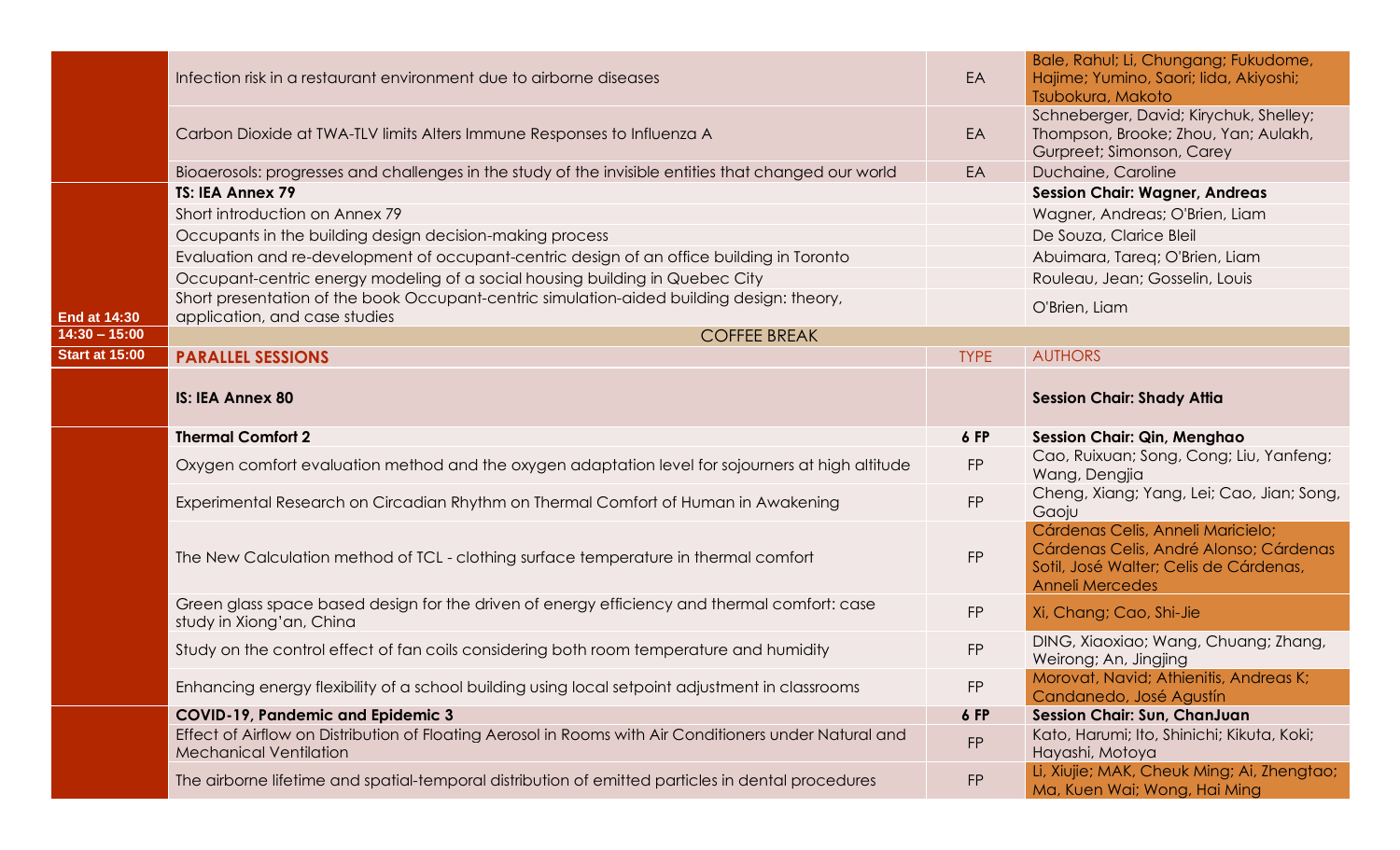|                     | Towards an accurate CFD prediction of respiratory flow and dispersion through face mask                                                        | <b>FP</b>   | Jia, Zhongjian; Ai, Zhengtao; Mak, Cheuk<br>Ming                                                                                   |
|---------------------|------------------------------------------------------------------------------------------------------------------------------------------------|-------------|------------------------------------------------------------------------------------------------------------------------------------|
|                     | Mapping of conflicts experienced in the environment built in front of pandemic Covid-19                                                        | <b>FP</b>   | Silva, Heloisa Nunes e; Marcon, Lucileia;<br>Domingos, Renata Mansuelo Alves;<br>Sartor, Beatriz                                   |
|                     | Transmission of COVID-19 inside a classroom space due to natural ventilation and air leakage                                                   | <b>FP</b>   | Kotb Ali, Hassan; Goubran, Sherif                                                                                                  |
|                     | Quantitative assessment of teleworking: a pilot study on holistic energy usage and greenhouse gas<br>emission in Canada                        | FP          | Simon, Sharane; O'Brien, William                                                                                                   |
|                     | <b>TS: Environmental Impacts of Telework</b>                                                                                                   |             | <b>Session Chair: O'Brien, Liam</b>                                                                                                |
|                     | Causal relationships in the built environment from telework                                                                                    | IS.         | Kharvari, Farzam                                                                                                                   |
|                     | Long-term field measurement of the energy impacts of telework                                                                                  | IS.         | Simon, Sharane                                                                                                                     |
|                     | Social housing energy impact of telework                                                                                                       | IS.         | Rouleau, Jean                                                                                                                      |
|                     | Office building operations adaptability to partial occupancy during COVID-19                                                                   | IS.         | Hobson, Brodie                                                                                                                     |
|                     | Extensive energy monitoring of an office building before and after COVID-19                                                                    | IS.         | Hong, Tianzhen                                                                                                                     |
|                     | <b>Smart Buildings and Smart Cities (ML, AI, IoT) 2</b>                                                                                        | <b>6 FP</b> | Session Chair: Berardi, Umberto                                                                                                    |
|                     | Agent-based Decentralized Energy Management with Distributed Intelligence for HVAC Control                                                     | <b>FP</b>   | Hussain, Syed Asad; Jayasena, Amindha;<br>Wang, Lan; Lee, Eric Wai Ming; Kwok Kit<br>Yuen, Richard; Sadiq, Rehan; Hewage,<br>Kasun |
|                     | Socio-technical challenges to operational energy management in buildings: Semi-structured<br>interviews with two facility management companies | FP          | Brackley, Connor; Nojedehi, Pedram;<br>Darwazeh, Darwish; O'Brien, William; Ouf,<br>Mohamed M.                                     |
|                     | A model-based predictive control method for thermal environment in low-energy buildings                                                        | FP          | Chen, Yibo; Berardi, Umberto; Liang, Er;<br>Cui, Guoyou; Jiang, Xin                                                                |
|                     | Time-Resolved Neural Network Surrogate Models as Digital Twins                                                                                 | FP          | Kotha, Rajeev; Lédée, François; Shamsi,<br>Mohammad Haris; Evins, Ralph                                                            |
|                     | Sustainable Policy Design - How Policy impacts Household Waste Management: A Case-study from<br>Shanghai                                       | FP          | Du, Wenhang; Yang, Jiami; Chen, Tianyu;<br>Yao, Jinli; Yan, Jun; Ge, Hua; Bhuiyan,<br>Nadia; Zhou, Fayi; Liu, Xiao; Zeng, Yong     |
|                     | Fairness-aware Regression Models for Building Energy Prediction to Achieve Uniform Performance                                                 | <b>FP</b>   | Sun, Ying; Haghighat, Fariborz; Fung,<br>Benjamin C. M.                                                                            |
|                     | Health and Indoor Air Quality, Ventilation 8                                                                                                   | $4FP - 4EA$ | <b>Session Chair: Fellouah, Hachimi</b>                                                                                            |
|                     | Role of Ag modification on oxidation of acetone in air over CeO2 photocatalysts under VUV<br>illumination                                      | <b>FP</b>   | Payan, Amir; Soltan, Jafar                                                                                                         |
|                     | Integrated Method for Assessing Indoor Air Quality, Moisture Performance and Thermal Comfort<br>Measures                                       | <b>FP</b>   | Heibati, Seyedmohammadreza; Maref,<br>Wahid; Saber, Hamed H.                                                                       |
| <b>End at 16:30</b> | Numerical Investigation of Wind-Driven Cross-Ventilation on a Low-Rise Residential Building                                                    | <b>FP</b>   | Vandewiel, Matthew R.; Younis, Muna;<br>Kahsay, Meseret T.; Capretz, Miriam A.M.;<br>Bitsuamlak, Girma T.                          |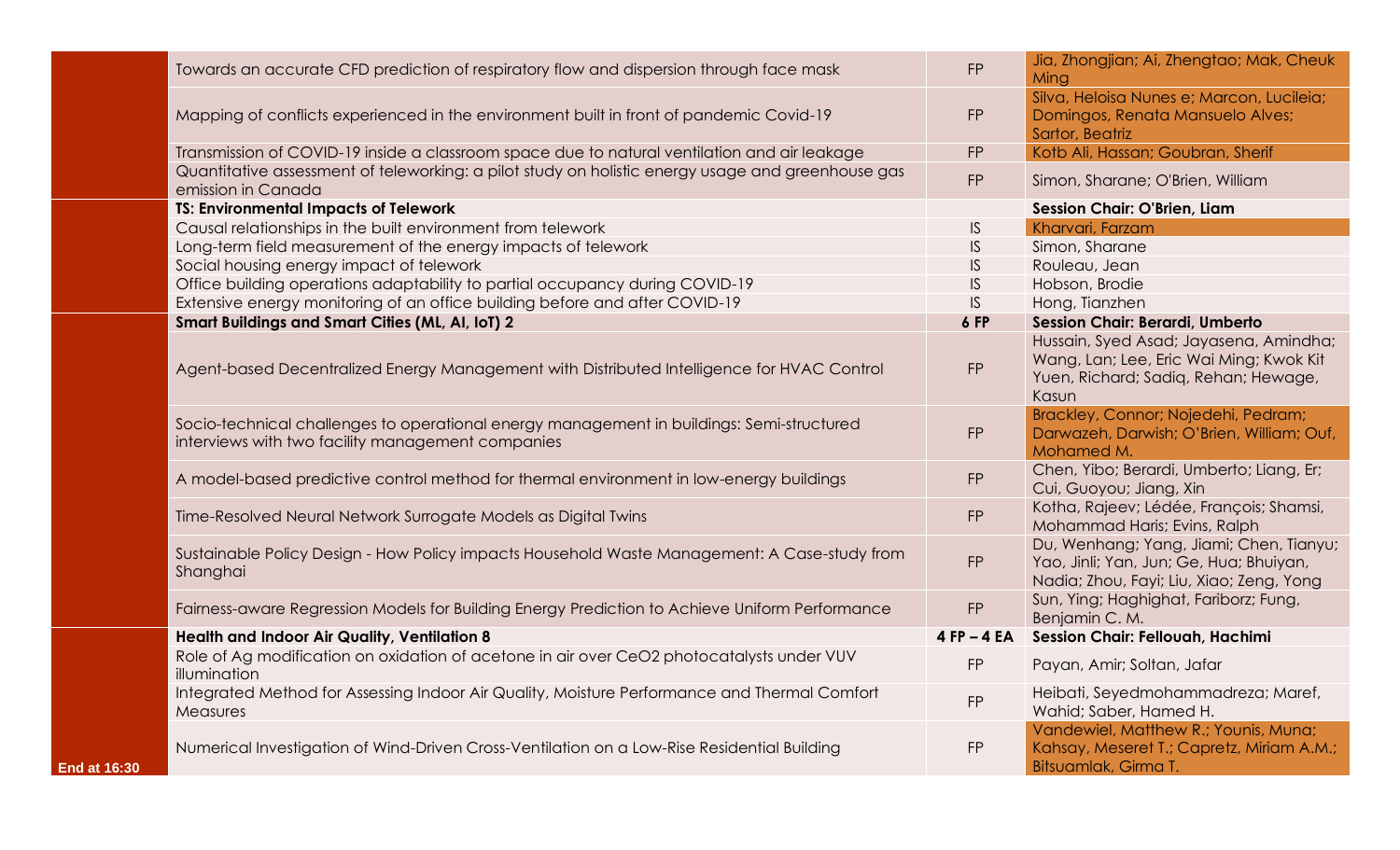|                       | Can local ventilation reduce fine particles dispersion caused by a coughing patient in a hospital<br>environment?                           | <b>FP</b>      | Murga Aquino, Alicia Maria; Li, Chung-<br>Gang; Bale, Rahul; Fukudome, Hajime;<br>Yumino, Saori; Yokono, Ryotaro;<br>Tsubokura, Makoto |
|-----------------------|---------------------------------------------------------------------------------------------------------------------------------------------|----------------|----------------------------------------------------------------------------------------------------------------------------------------|
|                       | Predicting the Removal of Ozone through Carbon-based Filters for Indoor Air Quality Applications                                            | EA             | Ghamangiz Khararoodi, Mohamad;<br>Haghighat, Fariborz; Lee, Chang-Seo                                                                  |
|                       | An Analysis of Natural Ventilation Rates in relation to Occupants' Window Opening Behavior in<br><b>Residential Building</b>                | EA             | Yoo, Jihyun; Park, Junseok                                                                                                             |
|                       | Indoor radon at a university campus in Shanghai, China - a field study                                                                      | EA             | Ni, Haoquan; Pan, Minyi; Yin, Yanmei;<br>Yan, Yujie; Su, Chunxiao                                                                      |
|                       | Scented Chemicals in Nail Salons: Presence and Personal Exposures                                                                           | EA             | Jia, Chunrong; Fu, Xianqiang; Webster,<br><b>Thomas: Ceballos, Diana</b>                                                               |
| Time                  | FRIDAY, JULY 29                                                                                                                             |                |                                                                                                                                        |
|                       | <b>Plenary Session</b>                                                                                                                      |                |                                                                                                                                        |
| $8:30 - 10:00$        | Lacasse, Michael                                                                                                                            |                |                                                                                                                                        |
|                       | Beausoleil-Morrison, Ian                                                                                                                    |                |                                                                                                                                        |
| $10:00 - 10:30$       | <b>COFFEE BREAK</b>                                                                                                                         |                |                                                                                                                                        |
| <b>Start at 10:30</b> | <b>PARALLEL SESSIONS</b>                                                                                                                    | <b>TYPE</b>    | <b>AUTHORS</b>                                                                                                                         |
|                       | <b>Building Mechanical System and Controls</b>                                                                                              | 6 FP           | Session Chair: Aliabadi, Amir A.                                                                                                       |
|                       | Economic and Environmental Evaluation of a Ground-Source Transcritical CO2 Heat pump for<br>Space Heating and Domestic Hot Water Production | <b>FP</b>      | Zendehboudi, Alireza; Ye, Zuliang;<br>Carbonell, Daniel; Hafner, Armin                                                                 |
|                       | Study on Development and Implementation of Cross-Laminated-Timber                                                                           | <b>FP</b>      | Ren, Honghao; Bahrami, Alireza; Cehlin,<br>Mathias; Wallhagen, Marita                                                                  |
|                       | Research on the air conditioning terminal unit performance of novel heat and humidity treatment                                             | <b>FP</b>      | Wang, Lincheng; Quan, Zhenhua; Zhang,<br>Nan; Huang, Rui; Zhao, Yaohua; Hao,<br>Limin; Liu, Yiyang; Hao, Yunfei                        |
|                       | Condensation and frost onset of air-to-air heat exchangers - A detailed heat transfer analysis                                              | <b>FP</b>      | Nourozi, Behrouz; Sadrizadeh, Sasan;<br>Ploskic, Adnan                                                                                 |
|                       | Improving the operating condition of a thermoelectric system for achieving high temperature<br>difference in indoor heating                 | <b>FP</b>      | Koohi, Nima; Nasirifar, Sherwin; Behzad,<br>Masoud                                                                                     |
|                       | Research on energy saving control of GSHP in a factory in Shanghai based on PSO algorithm                                                   | <b>FP</b>      | Miao, Yurun; Xiong, Lei; Fan, Xinzhou; Yao,<br>Ye                                                                                      |
|                       | Wind Engineering, Aerodynamics and Urban Physics 2                                                                                          | $5$ FP $-1$ EA | Session Chair: Tominaga, Yoshihide                                                                                                     |
|                       | Validity of Near-ground Wind Profile Assumptions Tested Using Mean Wind Velocity Time Series from<br><b>Field Measurements</b>              | <b>FP</b>      | Zhong, Jiading; Liu, Jianlin; Liang,<br>Guoming                                                                                        |
|                       | Interaction between the Urban Heat Island effect and the occurrence of Heatwaves: Comparison<br>of Days with and without Heatwaves          | <b>FP</b>      | Shu, Chang; Gaur, Abhishek; Lacasse,<br>Michael; Wang, Liangzhu (Leon)                                                                 |
|                       |                                                                                                                                             |                |                                                                                                                                        |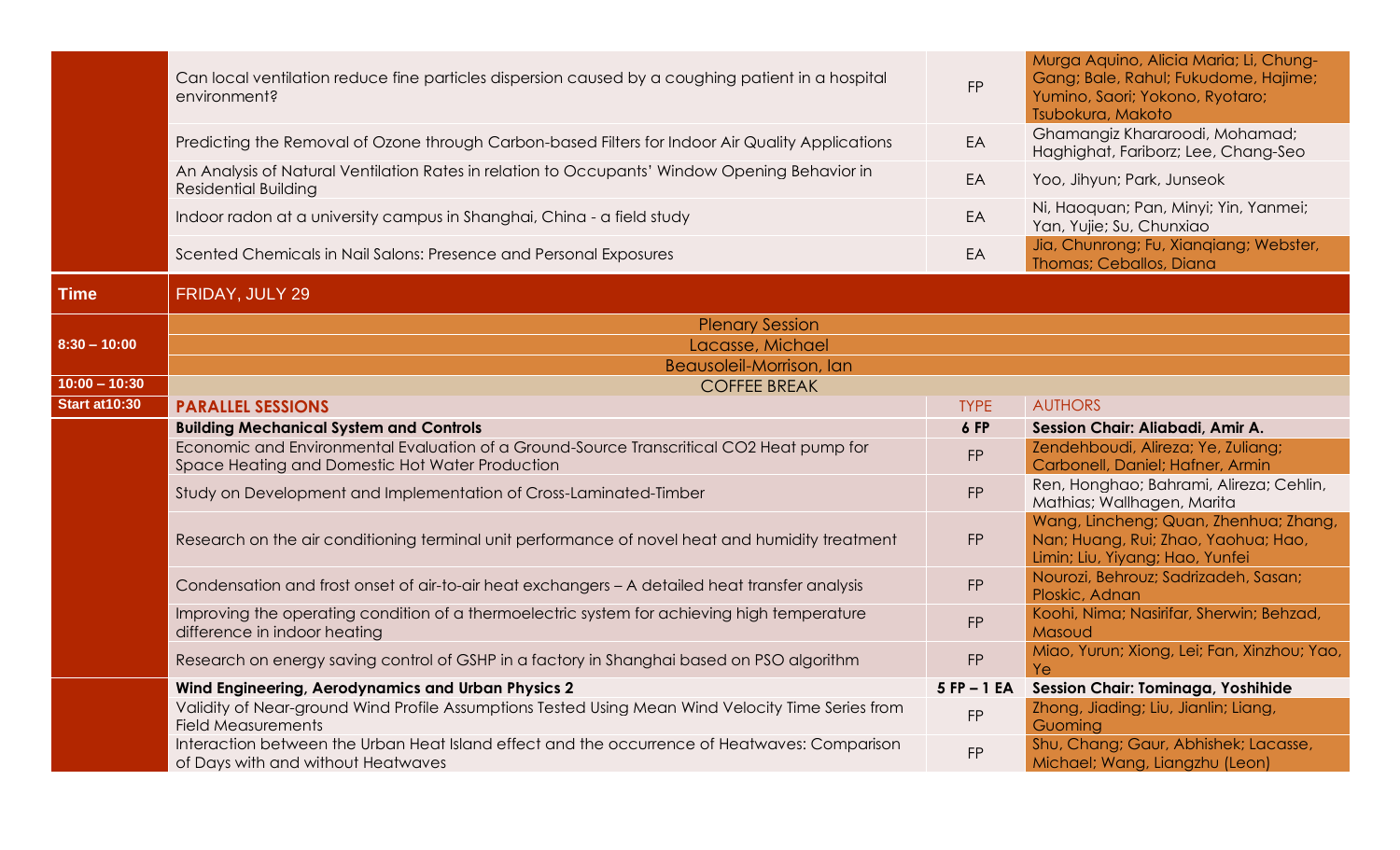| Investigation methods and issues of urban microclimate in the last decade: A Review                                                                               | <b>FP</b>       | Yang, Senwen; Stathopoulos, Ted; Wang,<br>Liangzhu (Leon)                                            |
|-------------------------------------------------------------------------------------------------------------------------------------------------------------------|-----------------|------------------------------------------------------------------------------------------------------|
| Data-Driven Reduced-Order Model for Urban Airflow Prediction                                                                                                      | <b>FP</b>       | Masoumi-Verki, Shahin; Haghighat,<br>Fariborz; Eicker, Ursula                                        |
| A full-scale fire experiment of retail shops in large-scale transportation buildings                                                                              | <b>FP</b>       | Yang, Longlong; Liu, Songtao; Liu, Wenli;<br>Wei, Wenbin; Ou, Chen; Liu, Shiyao                      |
| Urban design with the wind: pedestrian-level wind field in the street canyons downstream of parallel<br>high-rise buildings                                       | EA              | Kuo, Chien-Yuan; Win, Sein Lae Yi; Lin, Yi-<br>Pin; Lai, Chi-Ming                                    |
| <b>Thermal Comfort 3</b>                                                                                                                                          | $4$ FP $-$ 4 EA | Session Chair: Larsson, P. Lennart                                                                   |
| Thermal sensitivity maps of the human body for vehicle PCS design                                                                                                 | <b>FP</b>       | Nastase, Ilinca; Danca, Paul; Bode, Florin;<br>Fechete, Lucian; Croitoru, Cristina; Sandu,<br>Mihnea |
| Thermoregulation model for dynamic thermal responses in floor-cooling/heating radiation<br>environments                                                           | <b>FP</b>       | Liu, Yunliang; Zhou, Xiang; Luo, Maohui;<br>Ren, Yan                                                 |
| Study on the Effect of Positions and Surface Temperature of Radiant Panel on Human Thermal<br>Comfort with Ray Tracing Method                                     | <b>FP</b>       | Deng, Yan; Ji, Lili; Wang, Liangzhu; Ding,<br>Yunfei                                                 |
| Field study on indoor thermal comfort of a 'ZEB ready' office building using radiant ceiling panel<br>coupled with open-loop ground source heat pump              | <b>FP</b>       | Ye, Minzhi; Serageldin, Ahmed A.; Sato,<br>Hideki; Nagano, Katsunori                                 |
| Determination of the optimal temperature set-point and ventilation rate for balancing energy<br>consumption and learning performance in primary schools in Taiwan | EA              | Liao, Wen-Jye; Chen, Wei-An; Hwang,<br><b>Ruey-Lung</b>                                              |
| Extension on acceptable range of temperature with stable mechanical airflow under hot-humid<br>climate                                                            | EA              | Zhou, Jinyue; Zhang, Xiaojing; Xie,<br>Jingchao; Liu, Jiaping                                        |
| Analysis of the thermal comfort and space usability in hot-humid climate zone considering the<br>impact of solar radiation and regional weather features          | EA              | Chen, Wei-An; Hwang, Ruey-Lung                                                                       |
| The optimum performance evaluation in the chilled water wall in hot and humid area                                                                                | EA              | Lee, M.C. Jeffrey; Fang, Y. M.; Mitterer,<br>Christoph; Künzel, Hartwig. M.                          |
| <b>Occupant-Centric Building Design and Controls 3</b>                                                                                                            | 6 FP            | <b>Session Chair: Zinzi, Michele</b>                                                                 |
| Operation Optimization of Air Source Heat Pump coupled Electric Boiler Heating System based on<br><b>TRNSYS</b>                                                   | <b>FP</b>       | Jin, Xu; Liu, Pei; Liu, Zhongyan; He, Yue                                                            |
| Baseline estimation of heating consumption for different house archetypes through a data-driven<br>clustering methodology                                         | <b>FP</b>       | Petrucci, Andrea; Athienitis, Andreas;<br>Kloutse, Follivi Ayevide                                   |
| Deep Reinforcement Learning-based Smart Water Heater Control for Reducing Electricity<br><b>Consumption and CO2 Emissions</b>                                     | <b>FP</b>       | Amasyali, Kadir; Munk, Jeffrey; Kurte,<br>Kuldeep; Zandi, Helia                                      |
| Field study on Variable Static Pressure Control via Fuzzy logic in an office building in Shanghai                                                                 | <b>FP</b>       | Xiong, Lei; Fan, Xinzhou; Yao, Ye                                                                    |
| Study of human moving velocity to temperature waves in displacement ventilated room                                                                               | <b>FP</b>       | Feng, Lu; Liu, Min; Li, Ruibin; Gao, Naiping                                                         |
| The impact of window-opening behaviors on indoor air quality and human exposure during wildfires                                                                  | <b>FP</b>       | Guo, Xingtong; Yan, Shujie; Wang, Chao;<br>Liu, Shichao; Wang, Liangzhu                              |
| Health and Indoor Air Quality, Ventilation 9                                                                                                                      | 6 FP            | <b>Session Chair: Ouazia, Boualem</b>                                                                |
| Application of Knowledge Representation and Reasoning Frameworks to Indoor Air Quality                                                                            | <b>FP</b>       | Delgoshaei, Parastoo; Heidarinejad,<br>Mohammad; Persily, Andrew                                     |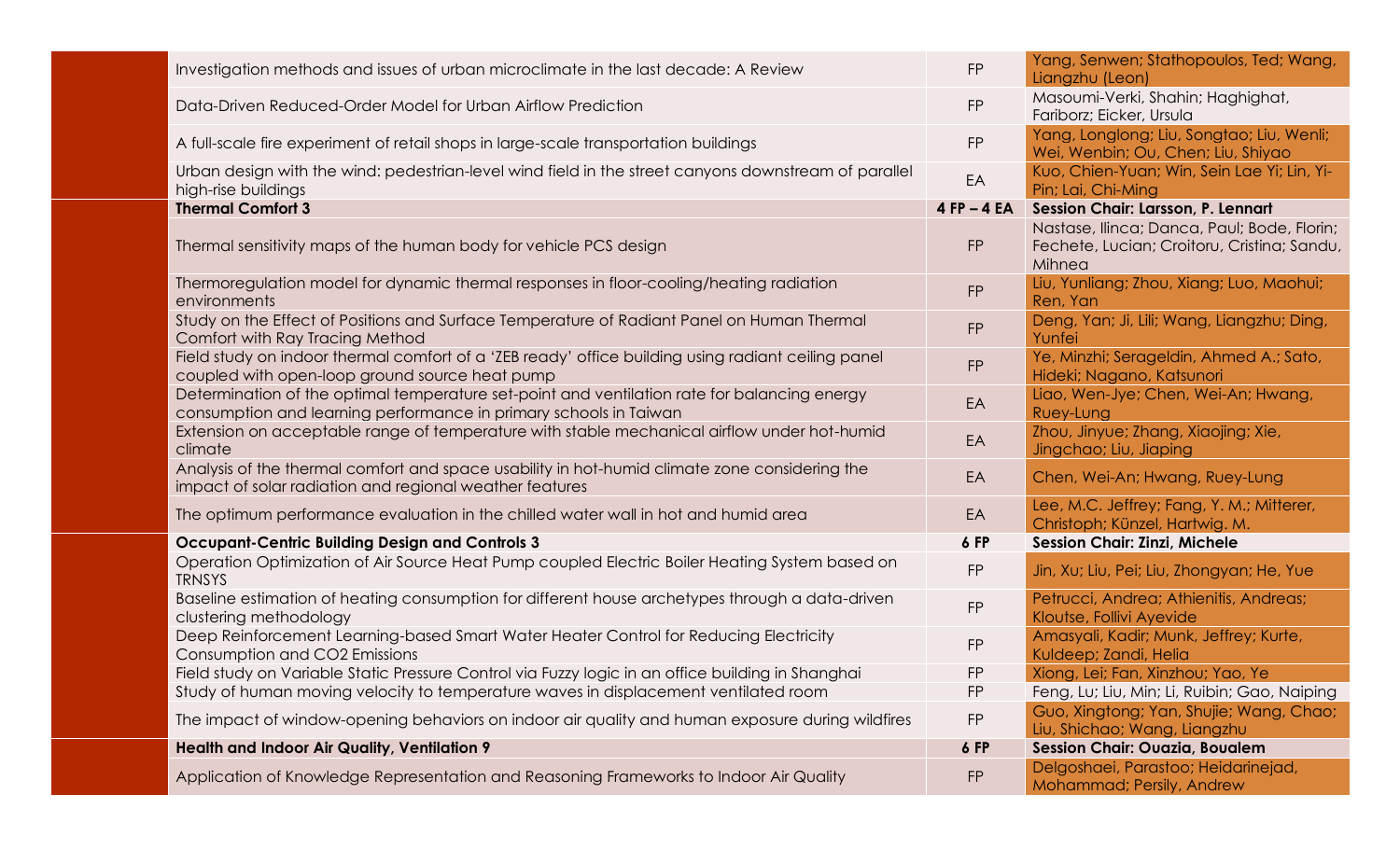|                       | Analysis of NO2 removal efficiency in bus stop applying an air purification system using CFD                                                           | <b>FP</b>     | Yoo, Yup; Lim, Jonghun; An, Nahyeon;<br>Kwon, Hyukwon; Cho, Hyungtae; Kim,<br>Junghwan                                                  |
|-----------------------|--------------------------------------------------------------------------------------------------------------------------------------------------------|---------------|-----------------------------------------------------------------------------------------------------------------------------------------|
|                       | Research Characteristics and Trends of Indoor Environmental Comfort and Occupant Behavior<br><b>Based on Bibliometrics</b>                             | <b>FP</b>     | Liang, Shuxian; Lu, Yao; Lin, Youran;<br>Xiao, Yiqiang                                                                                  |
|                       | U.S Commerical Building Stock Analysis of COVID-19 Mitigation Strategies                                                                               | <b>FP</b>     | CaraDonna, Christopher; Trenbath, Kim                                                                                                   |
|                       | Dynamic View Access Assessment, a View-Based Method for Shading Form-Finding                                                                           | <b>FP</b>     | Pouyanmehr, Mina; Pilechiha, Peiman                                                                                                     |
|                       | Lumped model vs. data-driven model for model-predictive control of indoor air quality for two<br>school buildings                                      | <b>FP</b>     | Ra, Seon-Jung; Jeong, Hoon; Heo,<br>Taewook; Park, Cheol-Soo                                                                            |
|                       | <b>Building Physics, Building Envelope and Materials 7</b>                                                                                             | 6 FP          | <b>Session Chair: Zhou, Liang (Grace)</b>                                                                                               |
|                       | Thermal and Optical Performance of Advanced Polycarbonate Systems with Granular Aerogel and<br><b>Hollow Silica Powder</b>                             | <b>FP</b>     | Merli, Francesca; Zinzi, Michele; Buratti,<br>Cinzia; Augello, Andrea; Takeshi, Lhara                                                   |
|                       | Expanded Polypropylene as Structural and Thermal Component of Panelized Wall Systems                                                                   | <b>FP</b>     | Tam, Claire; Liao, Zaiyi; Calder, David;<br>Dernovsek, Robert; Miller, Benjamin                                                         |
|                       | Bias correction methods for generating climate data as input to hygrothermal simulations                                                               | <b>FP</b>     | Lu, Henry; Gaur, Abhishek; Ge, Hua;<br>Lacasse, Michael                                                                                 |
|                       | Dynamic and Spectral Transmission Changes in a Glass System Coupled with Photovoltaic and<br>Phase Change Materials Subjected to Solar Simulator Tests | <b>FP</b>     | Čurpek, Jakub; Čekon, Miroslav; Kuruc,<br>Michal; Slávik, Richard; Junaid,<br>Muhammad Faisal                                           |
|                       | Effect of Adding Interior Thermal Insulation and Brick Properties on Frost Damage of Masonry Walls                                                     | <b>FP</b>     | Aldabibi, Mohamed; Nokken, Michelle;<br>Ge, Hua                                                                                         |
|                       | Exterior Retrofitting Systems for Energy Conservation and Efficiency in Cold Climates: A Systematic<br>Review                                          | <b>FP</b>     | Mirzabeigi, Shayan; Zhang, Jianshun;<br>Razkenari, Mohamad                                                                              |
|                       | <b>IS: Building Mechanical Systems and Controls</b>                                                                                                    |               | Session Chair: Zmuraneau, Radu                                                                                                          |
|                       | Building energy rejection in district heating system as a potential for decarbonation and reduction<br>of heat island                                  | EA            | Charneux, Roland                                                                                                                        |
|                       | Solar-Assisted Air Source Heat Pumps: A Review with a Focus on Cold-Climate Applications                                                               | <b>FP</b>     | Brands, Monica; Fung, Alan                                                                                                              |
| <b>End at 12:00</b>   | Feasibility Study of Wastewater Energy Transfer (WET) System for Existing Campus Building Cluster in<br>an Urban Centre                                | $\mathsf{IS}$ | Brands, Monica; Fung, Alan                                                                                                              |
| $12:00 - 13:00$       | <b>LUNCH BREAK</b>                                                                                                                                     |               |                                                                                                                                         |
| <b>Start at 13:00</b> | <b>PARALLEL SESSIONS</b>                                                                                                                               | <b>TYPE</b>   | <b>AUTHORS</b>                                                                                                                          |
|                       | <b>Building Physics, Building Envelope and Materials 8</b>                                                                                             | 6 FP          | <b>Session Chair: Tariku, Fitsum</b>                                                                                                    |
|                       | Characterization of the Thermal Transmittance in Buildings Using Low-cost Temperature Sensors                                                          | <b>FP</b>     | Mobaraki, Behnam; Castilla Pascual,<br>Francisco Javier; Lozano-Galant, Fidel;<br>Porras Soriano, Rocío; Lozano-Galant,<br>Jose Antonio |
|                       | The environmental impact of retrofitting heritage buildings in New Zealand                                                                             | <b>FP</b>     | Paschoalin, Rachel; Isaacs, Nigel; Chicca,<br>Fabricio                                                                                  |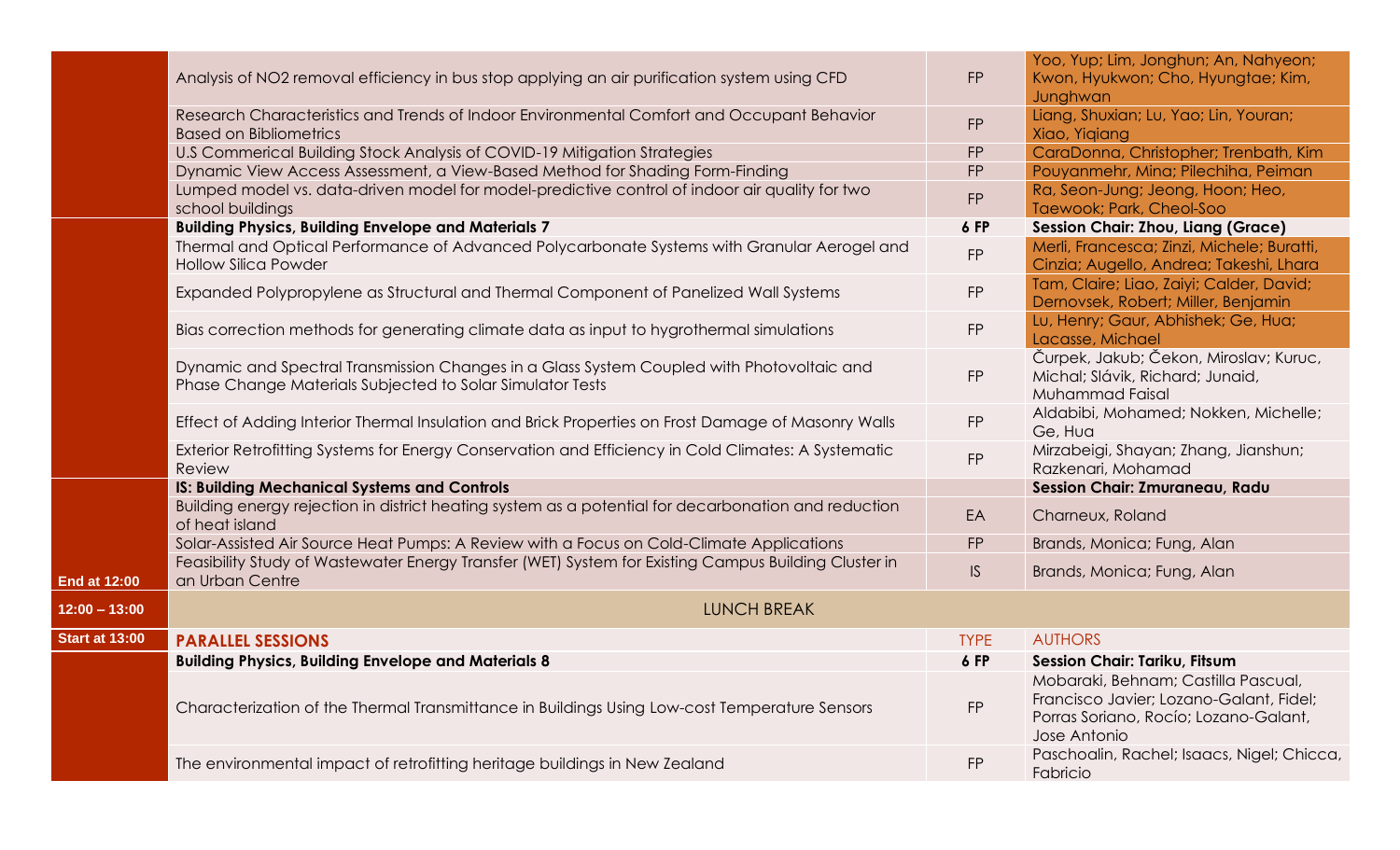| Thermal performance of a new ventilated concrete envelope                                                                                                                                                               | <b>FP</b>       | Zhuang, Zhi; Zhao, Tian; Xiao, Yucheng                                                                                     |
|-------------------------------------------------------------------------------------------------------------------------------------------------------------------------------------------------------------------------|-----------------|----------------------------------------------------------------------------------------------------------------------------|
| Concept of Storm-Water Detention on Commercial Roofs to Mitigate Urban Flooding                                                                                                                                         | <b>FP</b>       | Jandaghian, Zahra; Saragosa, James;<br>Chavez, Mauricio                                                                    |
| Understanding Nature Based Solutions (NBS) on Buildings to Mitigate Urban Heat Islanding (UHI)                                                                                                                          | <b>FP</b>       | Jandaghian, Zahra; Hayes, Alexander;<br>Gaur, Abhishek; Lu, Henry; Laouadi,<br>Abdelaziz; Lacasse, Michael                 |
| Heat loss and economic insulation optimization method of solar thermal storage tank in the Tibetan<br>plateau, China                                                                                                    | FP              | Liu, Hui; Wang, Dengjia; Liu, Yanfeng; Yin,<br>Tingqiang; Chen, Yaowen                                                     |
| <b>Health and Indoor Air Quality, Ventilation 10</b>                                                                                                                                                                    | 6 FP            | <b>Session Chair: Ouazia, Boualem</b>                                                                                      |
| Air Quality Evaluation and Reconstruction Strategy of old Residential Public Areas with Direct<br>Discharge of Cooking Smoke into Corridor                                                                              | <b>FP</b>       | Zhuang, Zhi; Chen, Qiquan; Gu, Wen;<br>Wang, Zheng; Shu, Chang                                                             |
| Improved Pressure and Airflow Control in Pressure Controlled Spaces with low leakage Ceiling<br>Panels.                                                                                                                 | <b>FP</b>       | Sirdeshpande, Gourish                                                                                                      |
| Effects of wood sawdust and peanut shell mixing proportions on CO and NOx emissions in co-<br>combustion experiments                                                                                                    | <b>FP</b>       | Nie, Yazhou; Deng, Mengsi; Shan, Ming;<br>Yang, Xudong                                                                     |
| Microbial volatile organic compound emissions from mould growth on building materials                                                                                                                                   | <b>FP</b>       | Yang, Wenping; So, Stephanie; Nong,<br>Gang; Schebywolok, Tomi; Shah, Apoorv;<br>Ganapathy, Gnanamurugan;<br>Defo, Maurice |
| Bedroom lights design: from the psychology and physiology                                                                                                                                                               | <b>FP</b>       | Cao, Ting; Zhu, Jingwen; Lian, Zhiwei;<br>Hou, Zhijian                                                                     |
| Quantifying convective heat transfer coefficients during natural ventilation in a full-scale operational<br>building                                                                                                    | <b>FP</b>       | Chew, Lup Wai; Chen, Chen; Gorlé,<br>Catherine                                                                             |
| <b>Building Renewables, Solar Buildings &amp; Smart Grid 7</b>                                                                                                                                                          | 6 FP            | <b>Session Chair: Hachem-Vermette,</b><br><b>Caroline</b>                                                                  |
| Impacts of Collective Communication on the Energy Flexibility and Climate Resilience of Buildings in<br>Urban Areas                                                                                                     | FP              | Nik, Vahid M.                                                                                                              |
| Grasshopper Optimization Algorithm vis-a-vis Genetic Algorithm for Energy Optimization in<br>Conditioned Buildings with Varying Hours of Occupancy in Composite Climate of Delhi                                        | <b>FP</b>       | Ali, Sana Fatima; Bhattacharjee, Bishwajit;<br>Rakshit, Dibakar                                                            |
| Identification of Passive Solar Design Determinants in an Ancient Vernacular Structure located in the<br>Composite Climate of New Delhi and its Performance Assessment based on Energy Matrices and<br>Enviro-economics | <b>FP</b>       | Ali, Heena Fatima; Tiwari, G. N.                                                                                           |
| Methodology for Predictive Control of Zones with STPV Windows, Motorized Shades, and Hydronic<br>Floor Heating for High Performance Buildings                                                                           | <b>FP</b>       | Hill, John; Athienitis, Andreas                                                                                            |
| Modelling and predictive control of air-based BIPV/T systems for optimal HVAC integration                                                                                                                               | <b>FP</b>       | Sigounis, Anna-Maria; Vallianos,<br><b>Charalampos; Athienitis, Andreas</b>                                                |
| Hygrothermal Modeling of Building Integrated Photovoltaics in Low-Rise Wood-Frame Construction                                                                                                                          | <b>FP</b>       | Ye, Kai; Ge, Hua; Athienitis, Andreas                                                                                      |
| <b>Advanced Modeling and Building Simulations, CFD 7</b>                                                                                                                                                                | $4$ FP $-$ 4 EA | Session Chair: Poncet, Sébastien                                                                                           |
| Modified Froude Modelling for Solar Roof Fire-Induced Smoke Movement                                                                                                                                                    | <b>FP</b>       | Zhang, Xin; Aram, Monireh; Qi, Dahai;<br>Wang, Liangzhu (Leon)                                                             |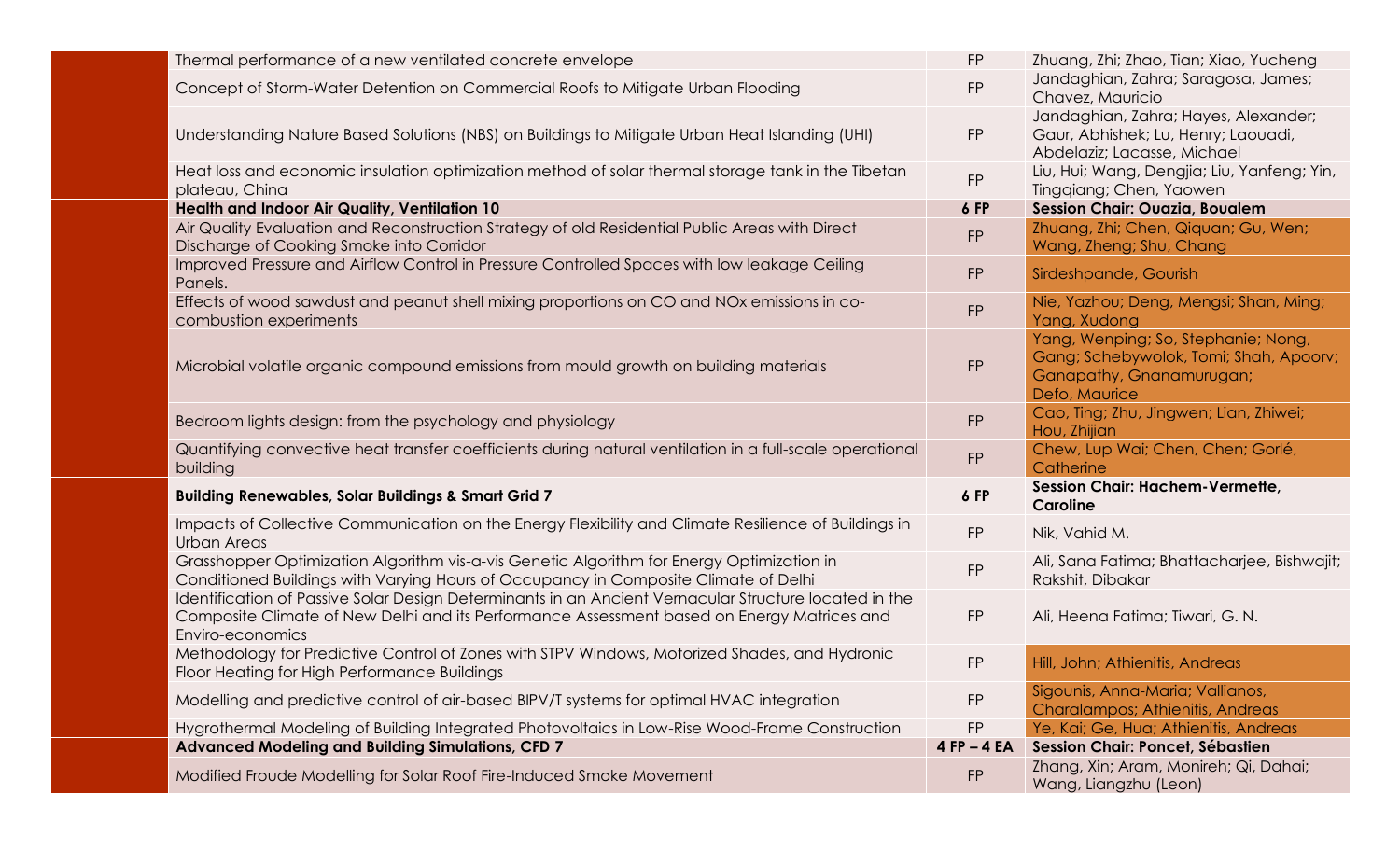|                     | CFD investigation of Thermal Energy Storage encapsulation                                                                                                                    | <b>FP</b>  | Charles, Berville; Bode, Florin; Cristiana,<br>Croitoru; Nastase, Ilinca                                                                          |
|---------------------|------------------------------------------------------------------------------------------------------------------------------------------------------------------------------|------------|---------------------------------------------------------------------------------------------------------------------------------------------------|
|                     | Wind-driven Rain (WDR) Distribution on Buildings: Influential Parameters                                                                                                     | <b>FP</b>  | Gholamalipour, Payam; Ge, Hua;<br>Stathopoulos, Ted                                                                                               |
|                     | Case study on inter-building occupancy using GIS-based movement data on campus                                                                                               | <b>FP</b>  | Zhu, Mingya; Pan, Yiqun; Zeng, Fei; Wu,<br>Zejun; Huang, Zhizhong; Kosonen, Risto                                                                 |
|                     | Mapping the intervention level index of historical residence from occupant's perspective by a data-<br>driven evaluation scheme                                              | EA         | Qian, Yuchong; LENG, Jiawei                                                                                                                       |
|                     | Study of solar roof fire-induced smoke spread using helium smoke                                                                                                             | EA         | Zhang, Xin; Aram, Monireh; Qi, Dahai;<br>Wang, Liangzhu (Leon)                                                                                    |
|                     | An Efficient Numerical Approach for Simulating Airflows around an Isolated Building and Cross-<br>ventilation Flows of a Generic Building                                    | EA         | Ding, Puxian; Zhou, Xiaoqing                                                                                                                      |
|                     | Thermal Resilience of a Zero Carbon Community Hub                                                                                                                            | EA         | Good, Joel; Ozkan, Aylin                                                                                                                          |
|                     | Low/Zero Carbon Emission Buildings and Communities 2                                                                                                                         | 6 FP       | Session Chair: Kubota, Tetsu                                                                                                                      |
|                     | A New Approach of Energy and Carbon Management for a University Campus                                                                                                       | <b>FP</b>  | Yang, Lijun; Couture, Marc; Saporta, Ron                                                                                                          |
|                     | Exploring decarbonization and clean energy pathways for disadvantaged communities in California                                                                              | ${\sf FP}$ | Sun, Kaiyu; Kusumah, Patricia; Zhang,<br>Wanni; Wei, Max; Hong, Tianzhen                                                                          |
|                     | Development of low-carbon affordable apartments in the hot and humid climate of Indonesia:<br>Construction of a full-scale experimental house                                | <b>FP</b>  | Alfata, Muhammad Nur Fajri;<br>Trihamdhani, Andhang Rakhmat; Kubota,<br>Tetsu; Asawa, Takashi                                                     |
|                     | A system dynamics model for a deep decarbonization of social housing building stock                                                                                          | <b>FP</b>  | Ouyang, Tianrui; Cantin, Richard; El<br>Mankibi, Mohamed; Michel, Pierre                                                                          |
|                     | MIND' decarbonisation strategy in support of the European policy priorities. Strategic aspects for<br>establishing the development's carbon roadmap to achieve absolute zero | <b>FP</b>  | <b>Boschi, Nadia</b>                                                                                                                              |
|                     | Current Progress in District Cooling Infrastructures and their Evolution to Integrated Vapor Absorption-<br><b>Compression Refrigeration Systems</b>                         | <b>FP</b>  | Hassan, Ibrahim Galal; I. Papadopoulos,<br>Athanasios; Panos, Panos; Azizur Rahman,<br>Mohammad; T Kadam, Sambhaji;<br><b>Kyriakides, Alexios</b> |
|                     | <b>Building Codes and Standards</b>                                                                                                                                          | 6 FP       | <b>Session Chair: Leroyer, Sylvie</b>                                                                                                             |
|                     | Influence of energy units in building certification system, Miljöbyggnad - A case study of a School<br><b>Building in Sweden</b>                                             | <b>FP</b>  | Hayati, Abolfazl; Akander, Jan                                                                                                                    |
|                     | Energy impact assessment of occupant-related assumptions of the National Building Code of<br>Canada                                                                          | <b>FP</b>  | Abdeen, Ahmed; O'Brien, William;<br>Gunay, Burak                                                                                                  |
|                     | <b>Tiered Energy Codes for Canada</b>                                                                                                                                        | FP         | Zeghal, Morched; Ullah, Rizwan; Hassan,<br>M. Rokib                                                                                               |
|                     | Building Climate Resilient Homes: Do Energy Efficiency and Disaster Resistance Conflict or<br>Complement?                                                                    | <b>FP</b>  | Louie, Edward; Gilbride, Theresa;<br>Antonopoulos, Chrissi                                                                                        |
|                     | Data Driven Policy Making for Building Energy Consumption Reduction of Seoul                                                                                                 | <b>FP</b>  | Kang, Haejin                                                                                                                                      |
| <b>End at 14:30</b> | A comparative study on determination methods of effective area of natural smoke and heat<br>exhaust ventilator                                                               | <b>FP</b>  | Yin, Hang; Tan, Longfei                                                                                                                           |